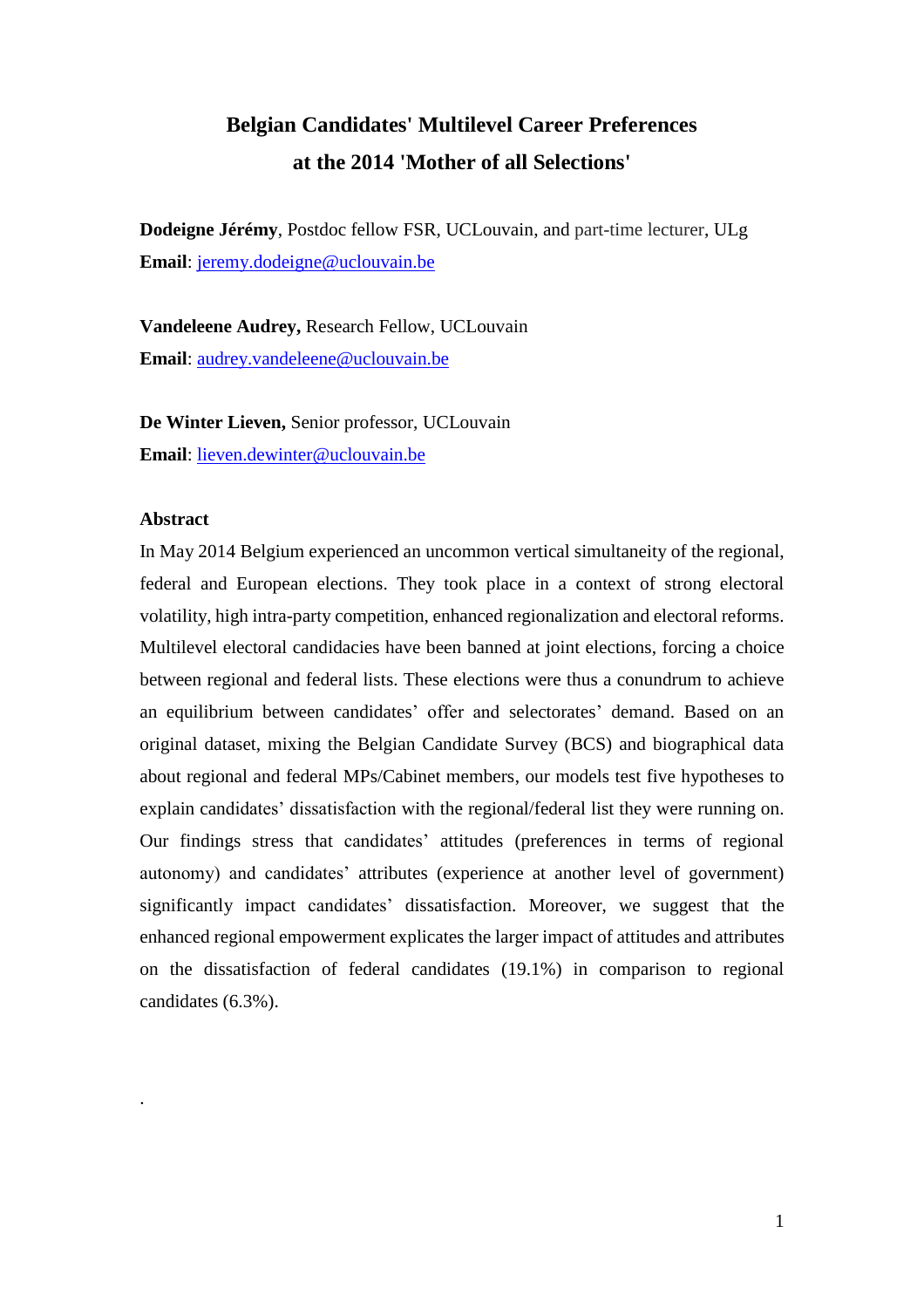## **Belgian Candidates' Multilevel Career Preferences at the 2014 'Mother of all Selections'**

#### **Introduction**

In 2014, Belgian voters were called to elect their parliamentarians at the federal level, as well as at the regional and European level. This full vertical simultaneity occurred only once before (in 1999). In addition, the 2014 joint elections constitute the first campaign since the sixth State reform (2012-2014) – which devolved extensive policy sectors to regional tiers of government. These elections took place in a decade of strong electoral volatility – and consequently high intra-party competition. Lastly, important electoral reforms were implemented. From 2014 onwards, regional, federal and European elections would be – in principle – organized jointly. And for the first time in Belgian history, multilevel electoral candidacy is forbidden.

In this new institutional and electoral context, the prohibition of multilevel candidacies allows for the exploration of the equilibrium between candidate's supply and party's demand vis-à-vis regional and federal positions (European candidacy are excluded for the sake of parsimony). Focusing specifically on candidates' viewpoint, we examine the reasons of candidates' dissatisfaction with the tier of government they campaigned for. Indeed, results of the Belgian Candidate Survey (BCS) indicate that 6.3% of regional candidates would have preferred to figure on a federal list while 19.1% of federal candidates would have preferred a regional list. Our research question is twofold. First, which features of the candidates' profile and electoral context explain their dissatisfaction? Second, what factors determine the greater dissatisfaction of federal candidates in comparison to regional candidates? Five hypotheses are tested: candidates' territorial identity, their preferences vis-à-vis regional autonomy, their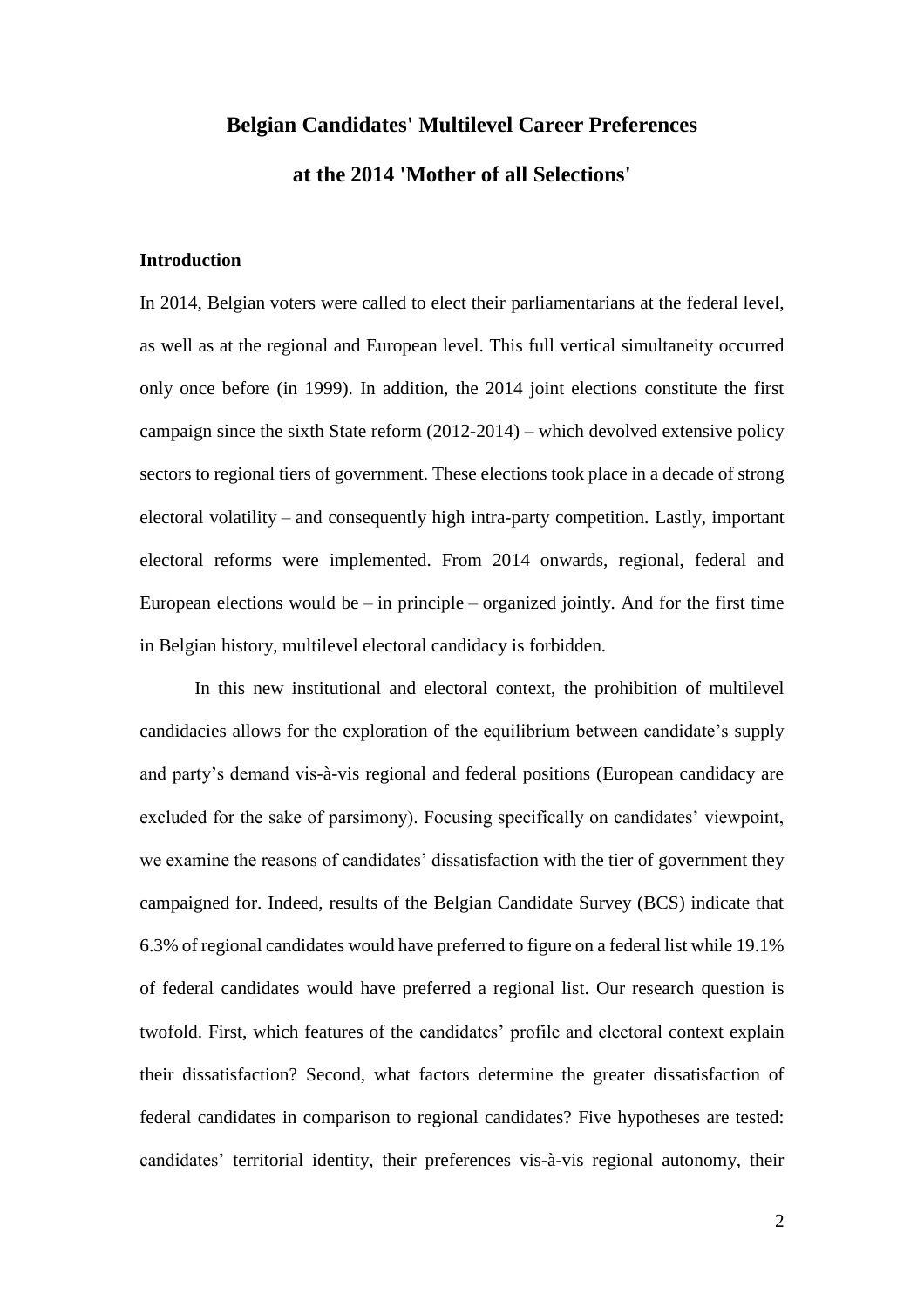former regional and federal parliamentary/executive experience, intra-party competition and realistic list positions.

The structure of the article unfolds as follows. First, we sketch the main lines of the political and electoral context while describing how candidates and their career choices have been hitherto studied in Belgium. Second, we outline the uniqueness of the Belgian case study. Third, the analytical framework, the research questions and the hypotheses are presented. Fourth, we describe our data and methods. Finally, the main results of the analysis are discussed.

#### **1. The Belgian context**

#### **1.1.Federalization, electoral rules and candidate selection processes**

Belgium was founded as a parliamentary monarchy and unitary state. Apart from the introduction of proportional representation in 1899 and the gradual expansion of the suffrage, the structure of representation did not undergo important modifications until 1993 (De Winter and Dumont 2006), despite three waves of devolution reforms launched since 1970. The 1993 reform that completed the transformation of the unitary state into a complex federal system also modified the structure, composition, and functioning of the federal Parliament and executive, and created fully fledged substate quasi-autonomous political systems, namely, the (partially overlapping) three cultural communities (Dutch-speaking, French-speaking, and German-speaking) as well as the three regions (Flanders, Wallonia, and Brussels-Capital) (Deschouwer 2012).

Regarding powers and budgetary means, all reforms have empowered the substate governments and weakened the federal Authority. Before the most recent devolution reforms of 2012-2014, regional powers included urban planning, environment, agriculture, local government, housing, developmental aid, and parts of public transportation, employment, trade, and economy. The communities' powers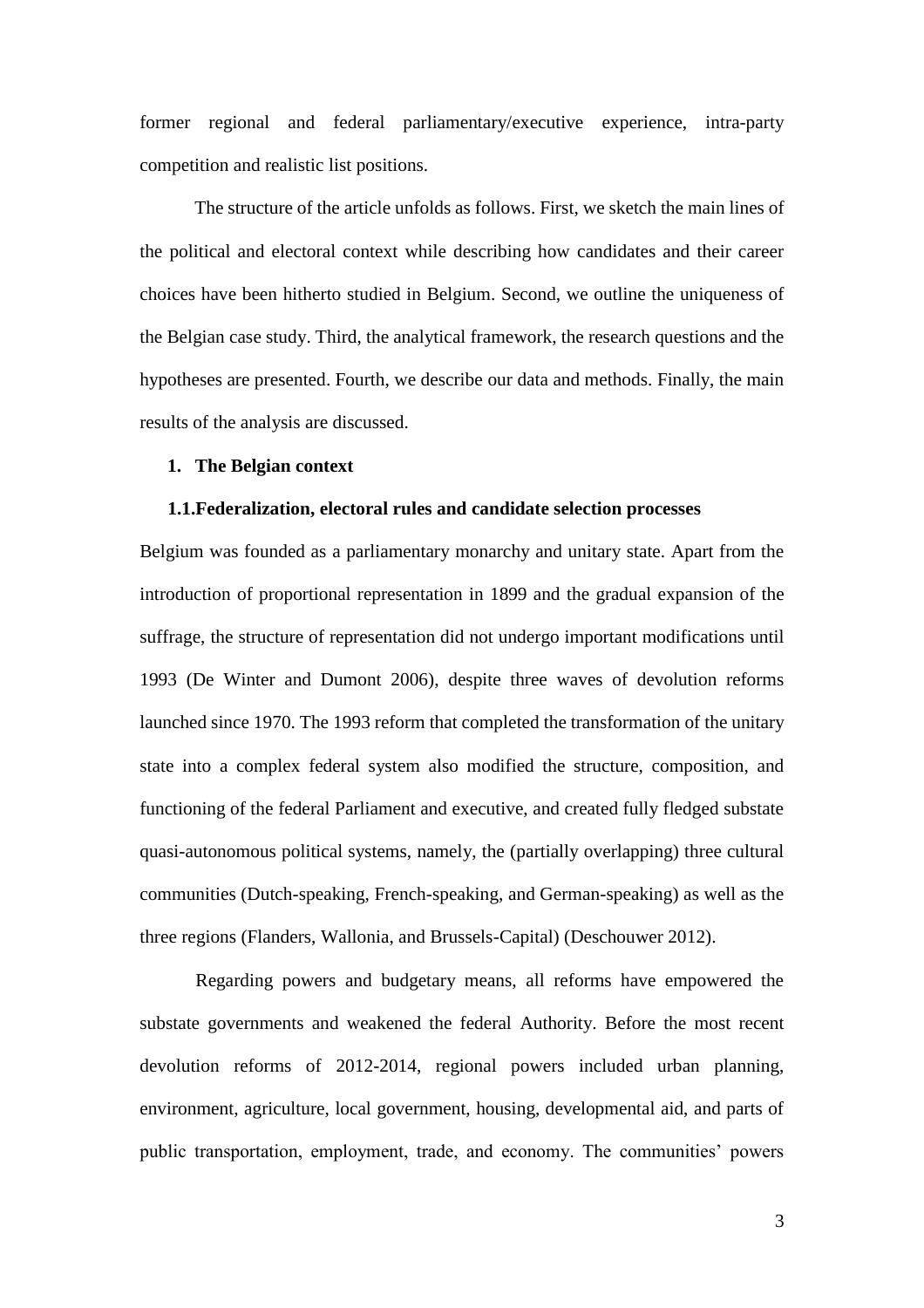include nearly all education matters, culture, parts of health policy, and assistance to families, the disabled, elderly, youth, and so on. In budgetary terms, the community/regional entities controlled 39% (vis-à-vis 38% for the federal level and 22% to local government, excluding the social-security budget). The 2012-2014 reforms drastically deepened devolution with respect to social security policy sectors, decreasing the share of federal government expenditures to 32% and boosting the regional ones to 48%. Hence, the latest leap forward of regional empowerment turned this level into a prominent career level *per se*. Indeed, regional MPs control now much more policy sectors and budgetary means, especially those relevant for pork-barrel politics and individual constituency service, a traditional MP role (De Winter and Brans 2003).

#### *Increasing volatility, party system fragmentation and legislative turnover*

The Belgian party system is amongst the most fragmented in West Europe (attaining 9.1 'effective parties' in 1999, 7.8 in 2014), due to the breakthrough of regionalist/language parties in each of the three regions, the split of the polity-wide Christian-Democrat, Liberal, and socialist parties into two organizationally independent Flemish and French-speaking parties, and the emergence of the ecologist parties and the Flemish separatist *Vlaams Blok* at the end of the 1970s. Therefore, since 1978 one cannot strictly speak any more of a single Belgian or federal party system, as there are two distinct party systems: Flemish and Francophone<sup>1</sup>.

This skyrocketing fragmentation resulted arose from increasing electoral volatility. Since the 1980s, overall aggregate volatility surpassed usually the 10% level (De Winter, Swyngedouw, and Dumont 2006). But among individual voters, post-vote

 $\overline{a}$ 

 $1$  Only in the Brussels-Capital district, do these two party systems overlap. Flemish and Francophone parties compete —at least potentially—for the same voters.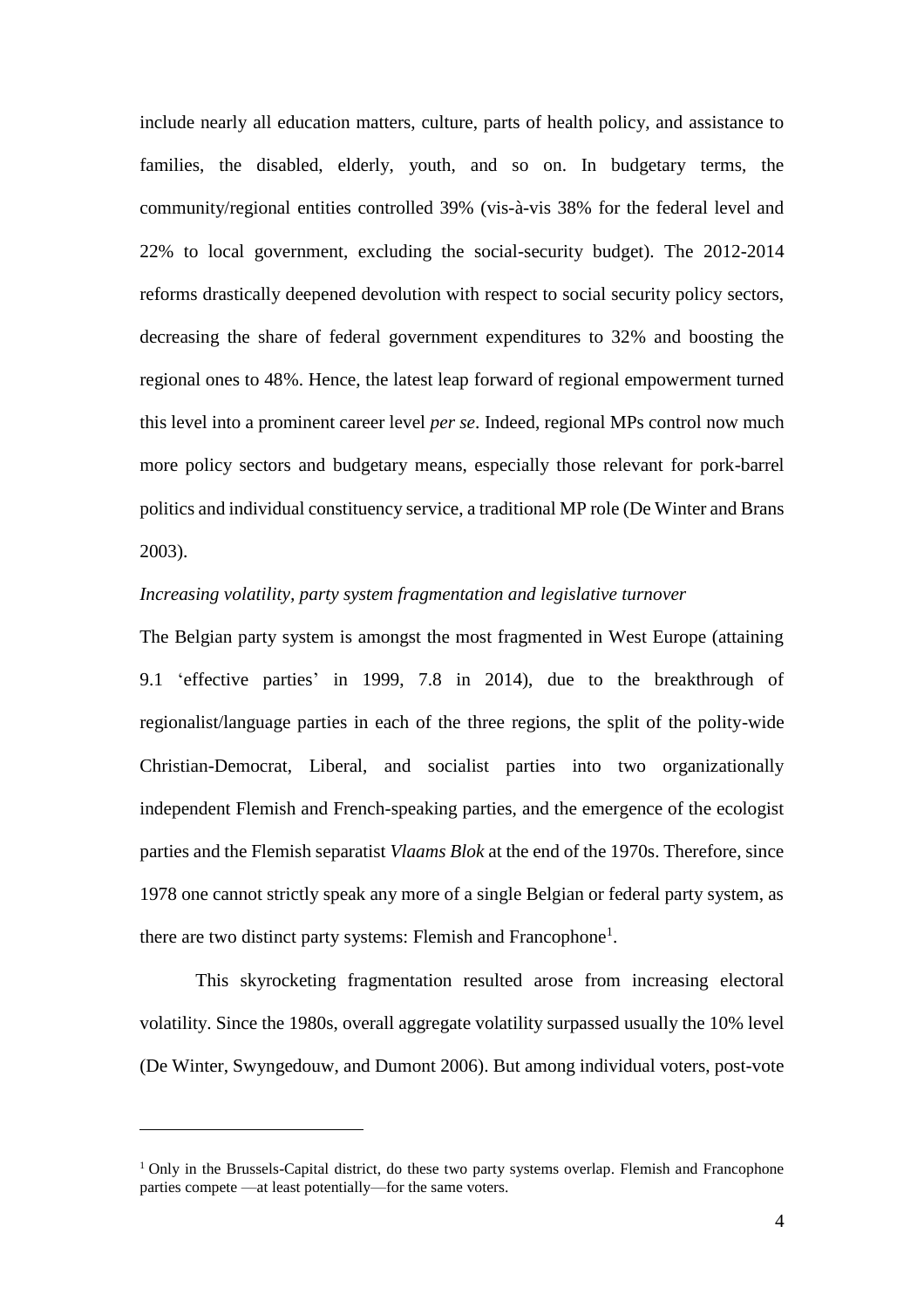shifting between two successive elections was about three times higher, with a peak of 41% in 2014 (Dassonneville and Baudewyns 2014). This creates high electoral insecurity for parties and candidates, increasing the electoral marginality of many places on lists. Consequently, the average duration of a legislative career has by now declined to 68.8 months in the House, to 45.6 months in the Flemish Parliament, and to 42.3 months in the Walloon Parliament (own calculations from Dodeigne 2014b).

#### *Multilevel representation and electoral system(s)*

The federal Parliament consists of the House of Representatives and the Senate. The latter is since 2014 not anymore elected in a direct way. Currently, the 150 Representatives are elected in eleven constituencies (the ten provinces plus Brussels), with district magnitudes varying from four to twenty-four seats. Seats are allocated between constituencies and parties through PR, following the D'Hondt method. Since 1995, regional MPs are elected directly (1989 in Brussels). The 124 members of the Flemish Parliament are elected in the five Flemish province-wide constituencies plus Brussels; the 75 members of the Walloon Parliament are chosen in thirteen subprovincial constituencies. The 89 members of the Parliament of the Brussels Region are chosen in a single region-wide constituency, including 72 Francophone and 17 Flemish MPs. Eligibility requirements at both regional and federal elections are generally undemanding, but since 1995 several measures have been introduced to enhance gender equality. Since 2007, parties have to present perfectly gender-balanced list with the two top positions occupied by candidates from different sex. These quota measures have boosted the representation of women of less than one out of ten before 1995 to four out of ten in 2014 (Erzeel, Celis, and Severs 2014).

In 2014 electoral constraints were introduced banning the candidacy of regional office holders to run for federal elections, obliging candidates to sit in the assembly of

5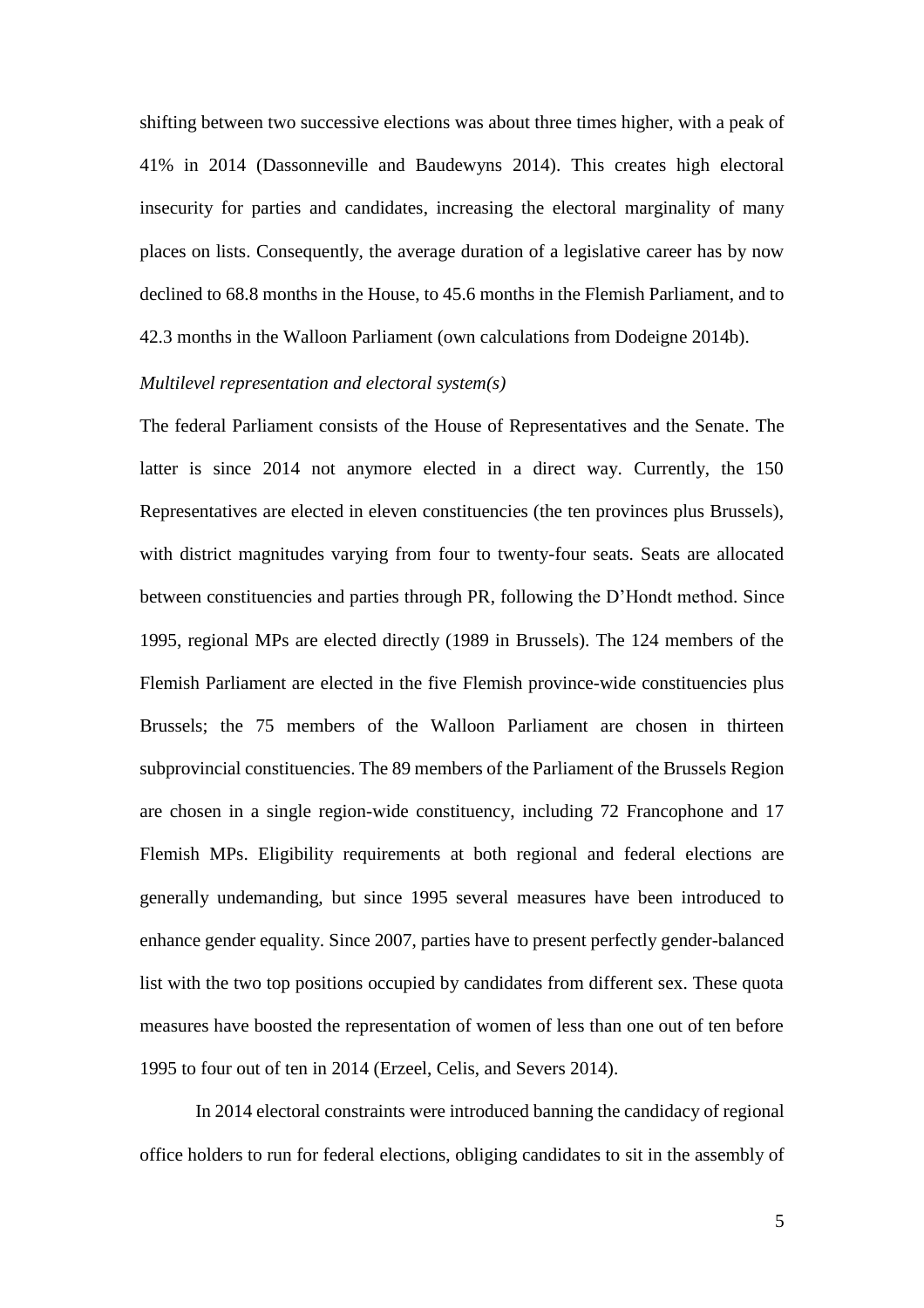the electoral tier they ran for. Anti-cumul rules were introduced for the Walloon parliament, limiting the accumulation of a local executive office with parliamentary office to maximum one quarter of MPs in each party, i.e. those that obtained the highest ratio of preference votes. Hence the federal House – where local accumulation is still allowed – is arguably more attractive for municipalists. In addition, candidates cannot anymore be simultaneously candidate on a regional and a federal list (as also applied for European elections). From the 2014 elections onwards, candidates can only figure on one list. This constitutes a major change as multilevel candidacy was common practice (see below).

#### *The allocation of seats to candidates*

The system of allocating seats to candidates (used since 2003) is based on two alternative ways of casting votes: a list vote, endorsing the order of candidates on the list, and a preference vote for one or more candidates of the same list. Every candidate whose number of preference votes reaches the eligibility figure receives a seat. Usually, only candidates at the top of party lists do. Voters rarely manage to alter the ordered list (this has happened in less than one% of all MPs elected since World War I), even though preference voting has increased from 16% in 1919 to 57% in 2014. In 2014, only six candidates (i.e. 4%) were elected 'out of list order'. In practice, voters only decide the number of seats a party will receive, but selectorates decide who will fill these seats.

Apart from the 'effective' candidates on parties' list, we find an additional type of candidate, the 'substitute' candidates. If an elected official were to abandon office (mostly due to the promotion to an executive office after coalition formation), s/he is replaced by the first substitute. Hence, in constituencies in which a coalitionable party has *ministrable* candidates, that first substitute position is nearly a guaranteed ticket to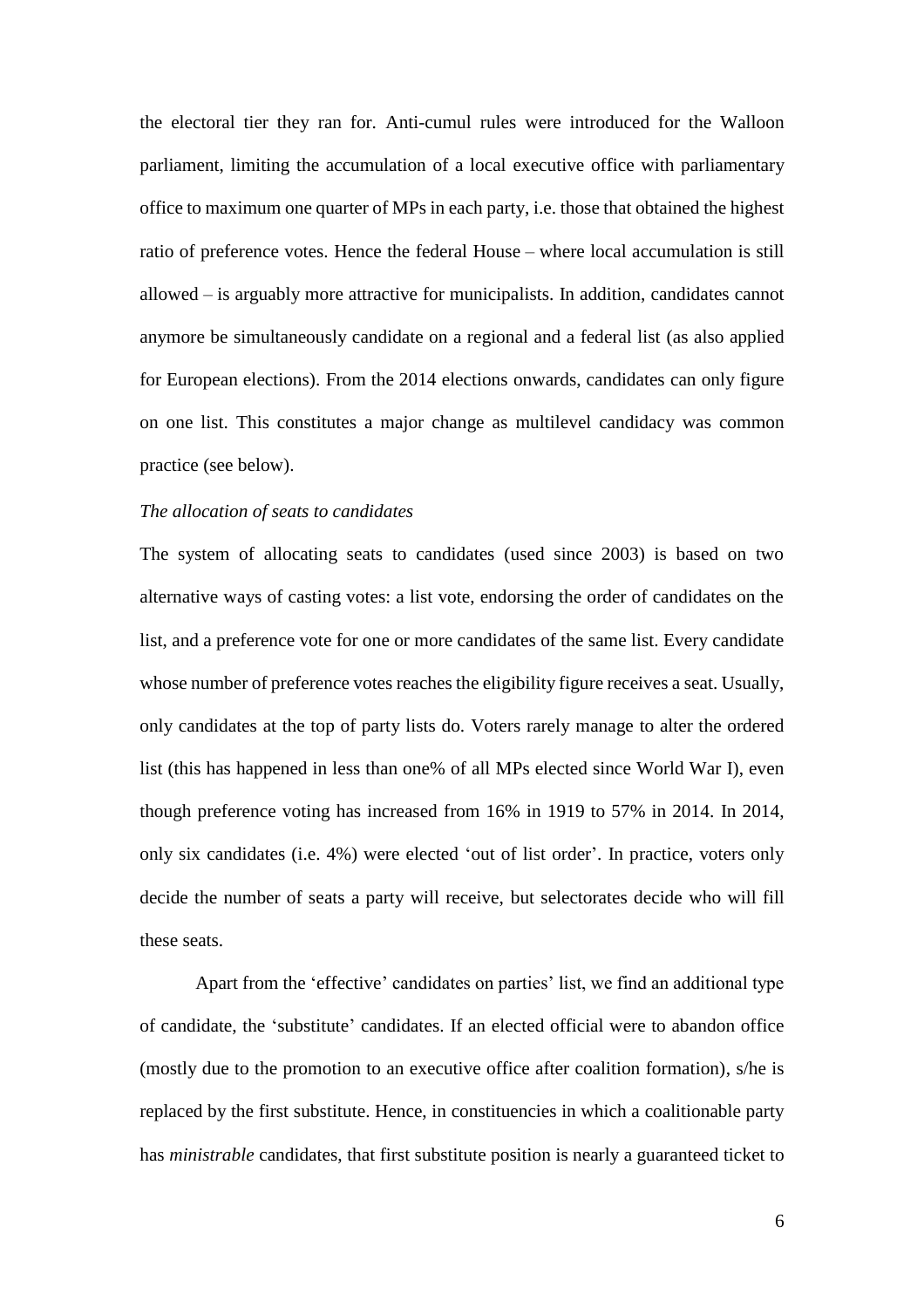parliament<sup>2</sup>. This practice further reinforces the power of selectorates. To conclude, the Belgian electoral system used for both regional and federal elections is *formally* a semiopen list system (Carey and Shugart 1995). Yet, in *practice*, it is a quasi-closed list system, giving the party leadership 'virtually unrestricted control' over candidate selection (Borchert 2011, 126).

#### *Party candidate selection processes*

Candidate selection processes are specific to each party but there are still some similarities across methods (for a detailed analysis, see Vandeleene 2014). The selection method is in every party almost identical for regional and federal lists. Parties employ a multistage procedure to draft their electoral lists. Several selectorates  $-$  i.e. the bodies that selects candidates (Hazan and Rahat 2010) – have to work together to arrive at the final list. In all but one party (Flemish liberals), national leaders play a formal role in the selection process. Local (provincial or sub-provincial) leaders also intervene in most parties, yet rank-and-file members have a say in only half of them. In about half the cases, the method differs for candidates on realistic positions and/or for the head of list. Note that a large share of these top candidates are also part of the selectorate. Finally, selectors' choice also impact on the candidate's campaign as central party offices decide on the allocation of public campaign subsidies across candidates.

#### **1.2.MPs' career patterns**

 $\overline{a}$ 

While the processes of candidate selection in Belgium were early documented in the literature (Obler 1974, De Winter 1988), the impact of regionalization and

<sup>2</sup> For instance, of the 150 candidates formally elected on May 2007, a fifth (38) were replaced by a substitute, either because they were promoted to cabinet level, or they did not intend to take up a mandate in the Chamber, but preferred to continue to work as a regional parliamentarian/minister or MEP (numbers from Dodeigne 2015).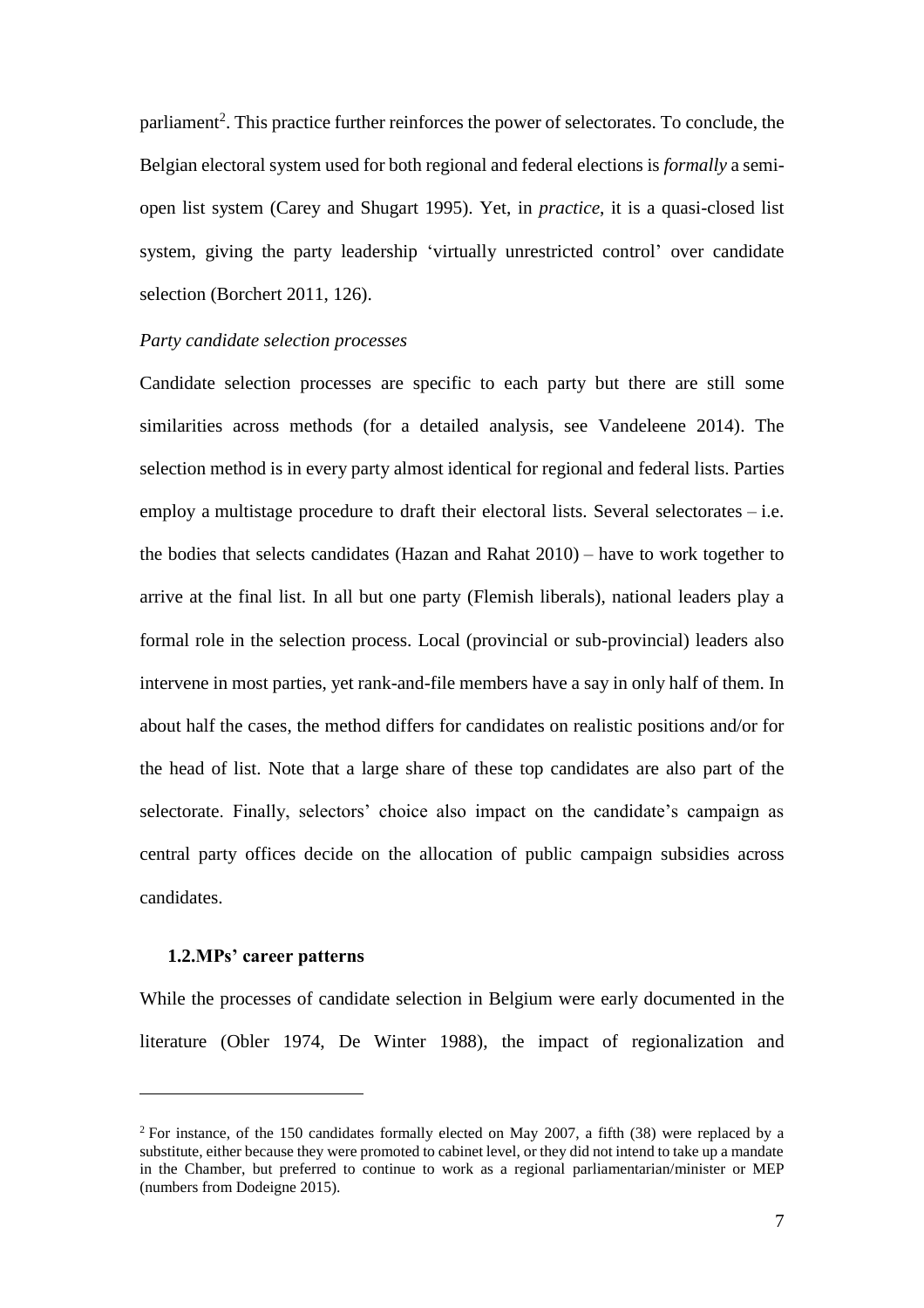federalization has been – surprisingly – rather ignored by Belgian scholars (But see Vandeleene 2014). However, Vanlangenakker, Maddens, and Put (2010)'s study highlighted the 'integrated nature' of electoral candidacy in both Wallonia and Flanders. Regional incumbent MPs are often candidates at federal elections, and viceand-versa for federal MPs. This study also found that only a small proportion of incumbent MPs actually took up a position at another level of government, even when they were duly elected (between 3.2% and 7.3% for the period of analysis). Although these scholars investigate some aspects of candidate selection in the Belgian multilevel system, they do so indirectly: the focus is restricted to *MPs*' trajectories, not on *candidates* per se.

In Belgium most research has focused on MPs' career patterns, permitting to draw two main conclusions about parliamentary elite circulation. Firstly, all studies on MPs' careers reported the unmistakable 'integrated' nature of the regional and federal electoral arenas (Pilet, Fiers, and Steyvers 2007, Dandoy and Dumont 2012). Since the first 1995 regional elections, level-hopping movements – from and towards regional and federal electoral arenas – have been regularly observed (all numbers for the 1995- 2014 period from Dodeigne 2014a). Level-hopping movements represent movements conducted by regional/federal MPs (including members of the regional/federal cabinets) quitting their regional/federal position to take up a seat at the federal/regional level of government. In comparison with regions from other multilevel democracies, such as the UK and Canada, Belgium presents a high ratio of level-hopping movements, comparable to other 'integrated polities' such as Spain (Stolz 2010, Dodeigne 2014b). This high ratio of level-hopping movements is due to the weight of party selectorates in candidate selection. Incumbent regional and national MPs are often '(re)placed' as candidate at another level of government according to selectorates' strategies. The latter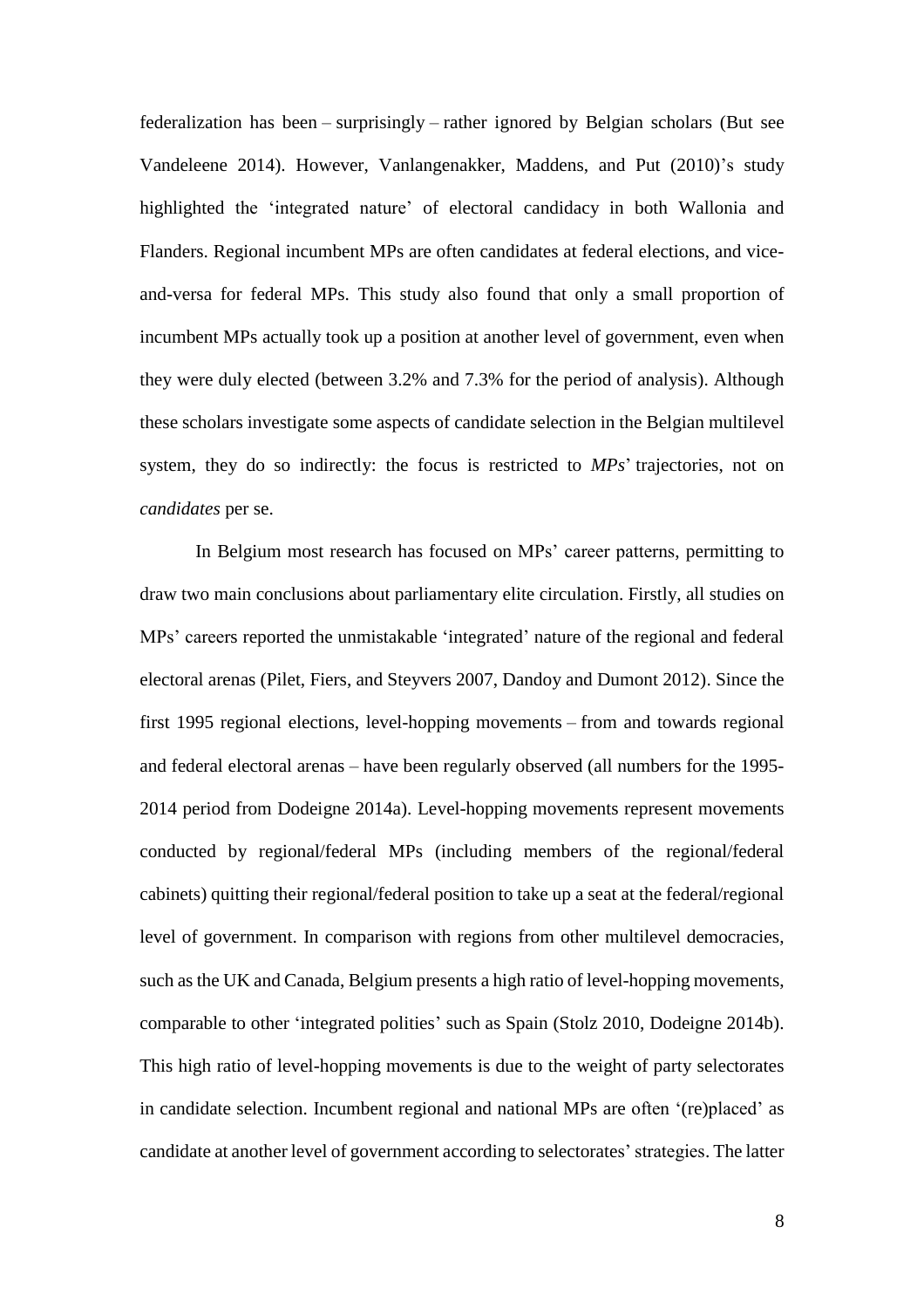can be driven either party *internal* incentives (e.g. geographic repartition, diversity purpose, factional disputes, etc.) or party *external* electoral goals in terms of office and vote-seeking strategies (e.g. placing popular candidates on strategic electoral lists, irrespective of the level of government) (Dodeigne 2015). Yet, level-hoppers should not be overestimated because they constitute a minority of all careers. They are the 'big fishes' of political parties who often become regional and federal cabinet members (Dodeigne 2014a).

This conclusion leads to the second lesson that can be derived from the literature on Belgian MPs' career patterns. Despite the integrated nature of the regional and federal levels, MPs' career patterns reflect the territorial differentiation between electoral arenas. Hence, seven out of ten Flemish and Walloon careers are developed within a single – regional or federal – electoral arenas (Dodeigne 2014b). Interestingly, the 2014 electoral reforms adopted in Belgium have enhanced this territorial differentiation as developed in the next section.

# **1.3.The case of the 2014 regional/federal elections: candidates at the crossroads** As outlined above, candidate selection at the 2014 'mother of all elections' was probably one of the most complex puzzles selectors ever had to solve. First, the number of federal offices had declined, since senators were no longer directly elected. Hence, most of the 71 incumbent senators had to find a realistic position on the list of the Chamber, regional parliaments, or the EP (Dandoy et al. Forthcoming). Hence, the reduction of available federal offices increased intra-party competition between federal, regional (and European) incumbents. Second, opinion polls predicted highly volatile elections, making more positions on the list 'unsafe' than usual. Third, regional, federal and European elections were organized on the same day. Fourth, some electoral rules had changed: candidates could figure on one list only, and Walloon candidates were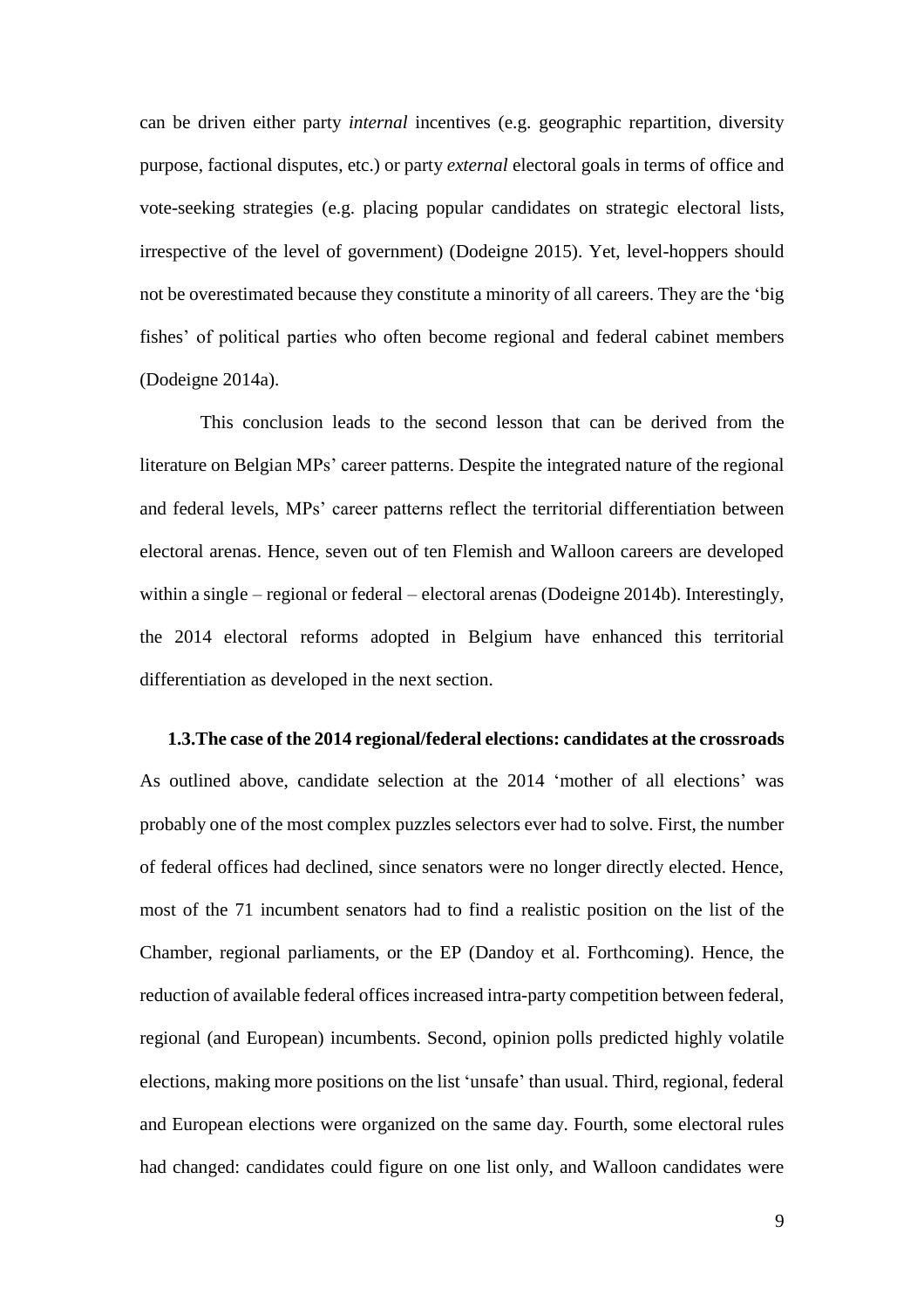severely restricted in holding on to their local executive office. This also meant that the old 'all hands on deck' strategy could not be repeated, i.e. with regional and federal MPs and ministers participating in both elections in order to maximize their party's score. Last but not least, the further empowerment of regional parliaments made this level more attractive than ever before, stimulating more candidates to consider level hopping. In other words, the 2014 elections definitely represent the 'mother of all *selections*'.

Research on candidate selection usually focuses on the political parties' perspective (Hazan and Rahat 2010). Yet this article chooses to embrace the candidates' perspective. We reckon that selectoratesin each party have to behave strategically when allocating their scare resources (the candidates) to the right spots (the type of list in a first phase, and the specific position in a second phase). This research focus on the candidate' own preferences, i.e. one criterion that selectors consider to decide on which list to put which candidate. Moreover, we study all electoral candidates, not only candidates on safe places as most research does (Hazan and Rahat 2010). The whole population is indeed of interest given that a large share of them is part of the political elite at large, as office-holders at the local level, as future members of the federal/regional political elite – candidates on hopeless positions hoping to score well in order to move up towards the top of the list at the next elections, or as 'have been' politicians, which do not hold any mandate anymore but anyway accept to help the party gaining votes. In short, all candidates are somewhere on the career ladder (moving up, down or sideward) and thus allow us to get a fuller picture of what candidate selection is really all about.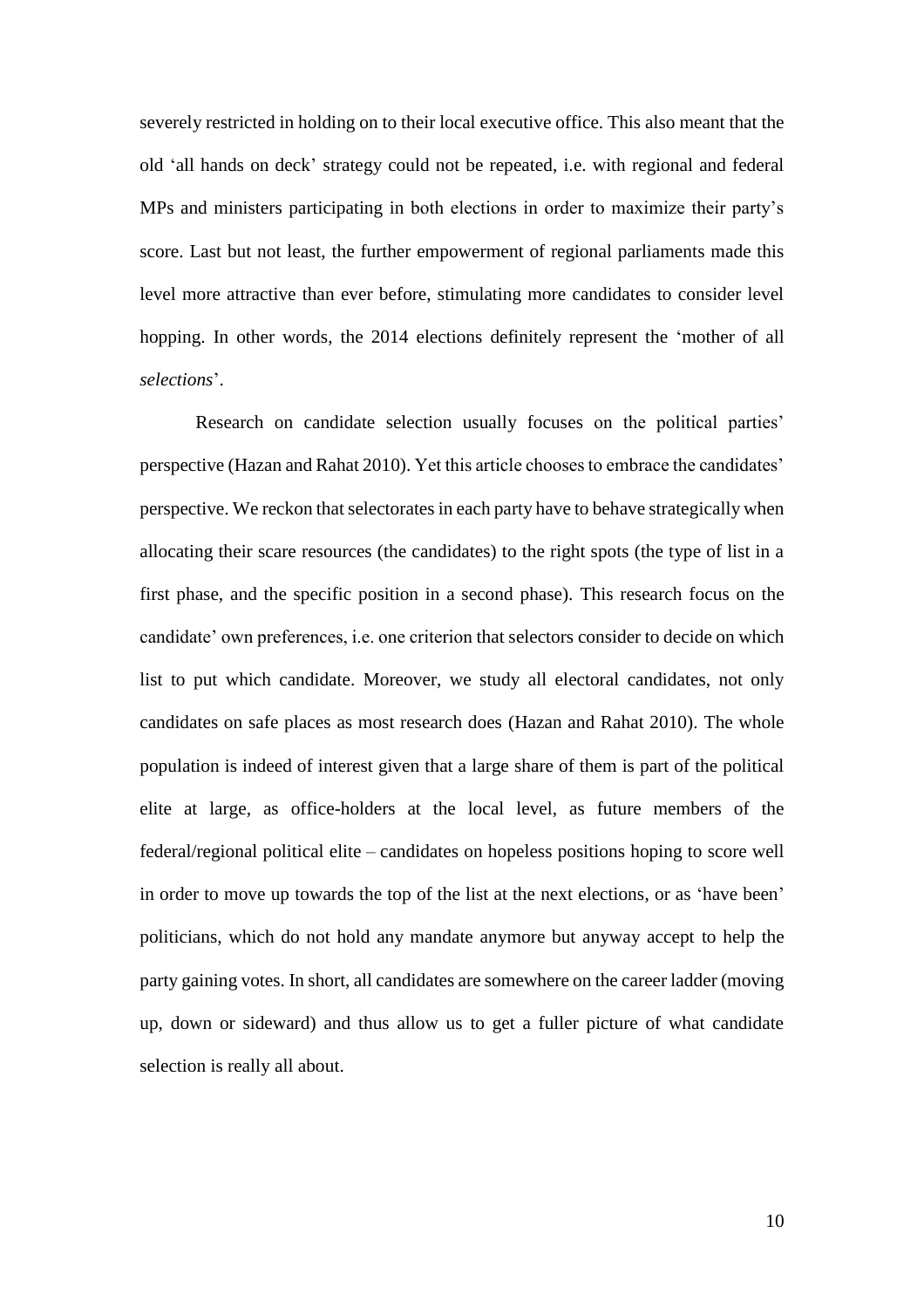#### **2. Analytical framework, research question and hypotheses**

The 2014 elections constituted a crossroad when candidates faced two main alternatives in terms of lists, which is rarely the case. The possibilities of dissatisfaction are therefore higher than in case of non-vertical simultaneity of elections where candidates do only have a binary possibility: 'to be or not to be' a candidate. The 2014 federal and regional elections offer us a unique chance to analyze these dynamics of this choice between levels.

Evidently, candidates' choice for the regional rather than federal arena (and vice-and-versa) does not entirely reflect just their own preference. Quite the opposite, we have already underlined the centrality of selectorates in candidate selection. In fact, electoral lists result from the equilibrium between supply and demand (Norris 1995). The demand-side is represented by selectors choosing among a pool of aspirants who will run for office. Their choice is determined by a various factors, among which candidates' characteristics such as their political experience or their qualifications. Candidates stand at the supply side of the model. They offer their candidacy, which is influenced/constrained by their resources such as their electoral popularity, and their motivations including ambition or sectorial policy interests. The equilibrium to be achieved in 2014 was more difficult than ever given the numerous factors to take into account; even though the simultaneity of elections – creating a large number of positions available at the aggregate level (about 400 individual candidacies per party) – could have eased the process.

This article focuses on one of the consequences of this search for equilibrium, i.e. candidate's dissatisfaction with their attributed list. Hence we investigate the suboptimality of this equilibrium, from the candidates' viewpoint. For that goal, we use an original question from the BCS that asked all candidates whether they would have

11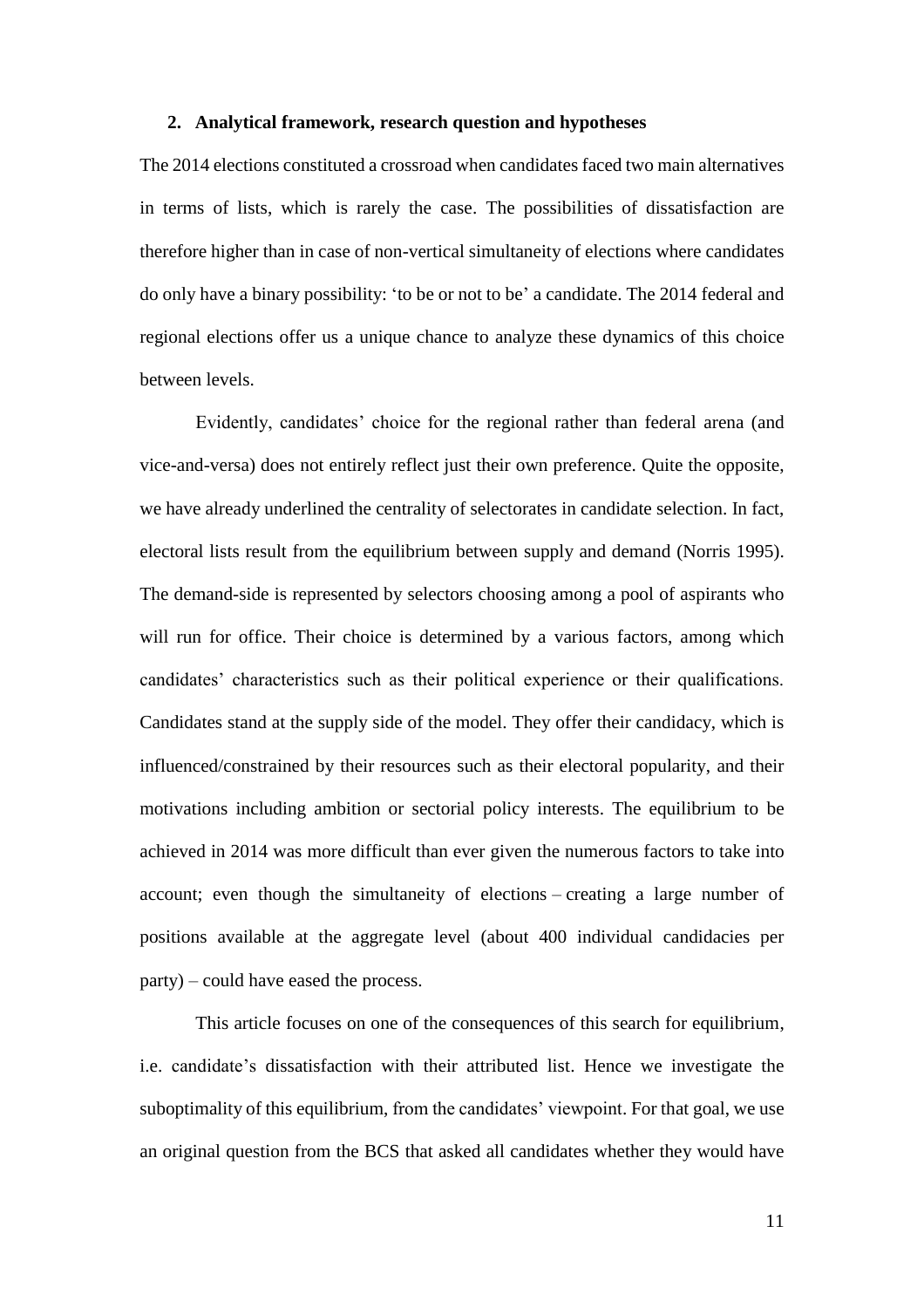preferred to stand on a list for another parliament, i.e. federal candidates that would have preferred to stand on the regional list as well as regional candidates that would have favored the federal one. About 11.0% report to be dissatisfied with the level of government they ran for (n=187 out of 1699). This percentage is relatively important considering the high level of 'social desirability' of this question. In a system characterized by the norm of strong party unity, candidates tend to 'hide' their genuine feelings, because expressing dissatisfaction would reveal intra-party conflicts. Accordingly, our first research question is: to what extent does the profile of dissatisfied candidates explain their dissatisfaction?

Interestingly, the survey material shows a substantial difference between federal and regional candidates in terms of percentage of dissatisfied candidates (respectively, 6.3% and 19.1% of dissatisfied candidates). Our second research question is thus: why are federal candidates more dissatisfied with their list than regional candidates? By analyzing the profile of dissatisfied candidates, and the differences observed between regional and federal candidates, we seek to better understand the dynamics of the process of candidate selection in multilevel Belgium, from the viewpoint of candidates. In the next section, we develop five hypotheses and explain why our model also controls for three other variables.

#### **2.1. Hypotheses**

Like ordinary citizens, political elites nourish varying territorial identity feelings. We therefore hypothesize that candidates that nourish a more regional than Belgian identity, would prefer to run on a regional list (e.g. for 'The Parliament of The Flemish Nation'). Indeed, exerting influence on the regional level is the *raison d'être* of regionalist political actors (De Winter and Türsan 1998). Although the federal level used to be relevant for the regionalist goals – exerting pressure to devolve powers to the regional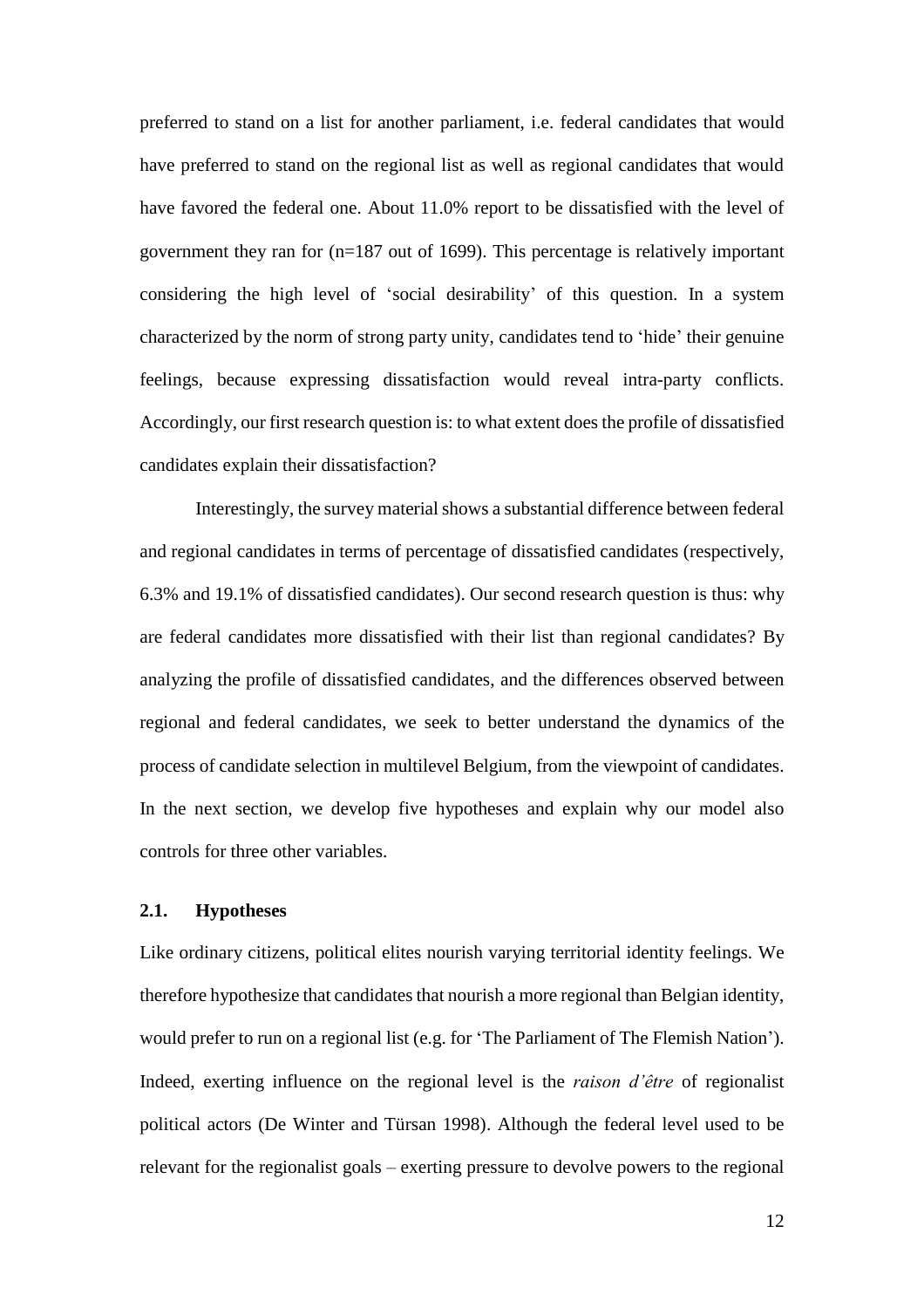level (Massetti and Schakel 2013) – it has become gradually less important after five decades of federalization. On the opposite, candidates that inclined towards a predominantly Belgian identity, would prefer to run for the Belgian House of Representatives, symbol of the 'Belgian Union'. We used the Moreno question to tap the main features of the most relevant territorial bipolar identification (i.e. Belgian vs regional identity).

*H.1: Candidates that are running at the electoral arena that do not correspond to their territorial identity are more likely to be dissatisfied than other candidates.*

Given the prominent, albeit fluctuating, place of institutional reforms on the political agenda since the language laws (1962-1963) (Walgrave and De Winter 2005), political elites are expected to be influenced by their preferences vis-à-vis regional autonomy. Certainly there is a correlation between the latter and elites' identity, but they do not fully overlap (Dodeigne et al. Forthcoming, Pattie et al. 1999). We therefore hypothesize that candidates will seek to run at the tier of government that according to them should hold most powers. Candidates that position themselves more towards the autonomist pole would prefer to run on regional lists, while those that incline towards a return to the unitary state would prefer to run for federal elections.

*H.2: Candidates with unionist preferences vis-à-vis regional autonomy are more likely to be satisfied with being on a federal list than candidates with autonomist preferences, and vice-and-versa for candidates on a regional list.*

Our literature review showed that there is a territorial differentiation between regional and federal electoral arenas. Hence,, we expect that parliamentary experience at one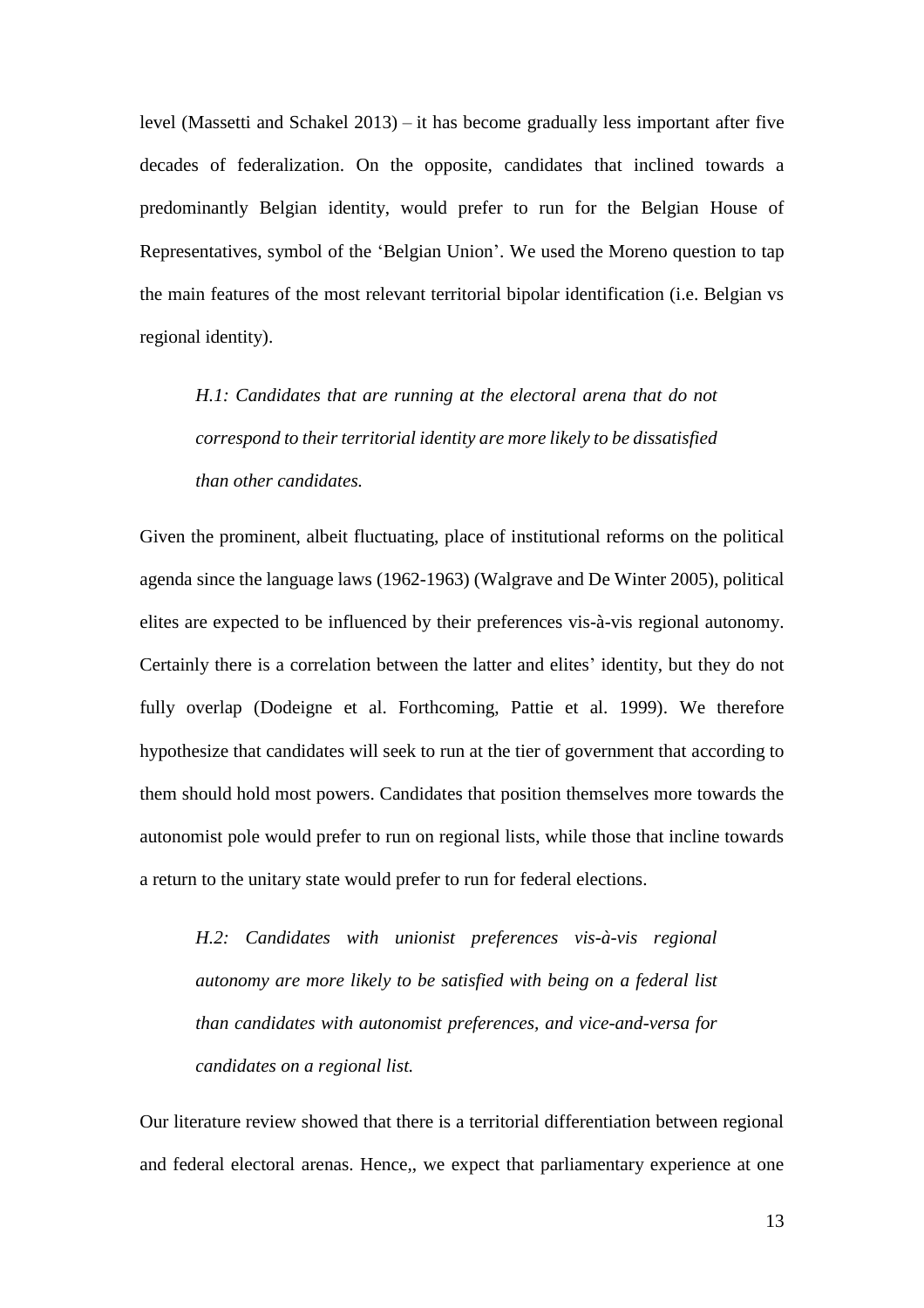level of government increases incumbent MPs' inertia for being candidate on another list. Indeed, parliamentarians must learn the formal and informal rules of their institutions, acquire the technical and intellectual skills relevant for policies managed by their institutions, while building and developing a network relevant for their political actions. Therefore, MPs changing parliaments must 'virtually' start from scratch in a new institution, even though some political capital and skills acquired may be relevant at another tier of government. This hypothesis is furthermore supported by Depauw and Thomas (1997)'s previous results which showed that policy expertise and institutional socialization influences the probability of federal MPs to run on a regional list. Overall, MPs' experience acquired at one level of government is thus expected to increase reluctance to change. .

*H.3: The greater is the candidates' former experience at another level (regional and federal), the higher is the probability of dissatisfaction with being candidate at another level (federal and regional)*

Candidate selection is a focal arena of intra-party competition (Gallagher 1988). Selecting candidates is a delicate exercise for parties seeking votes and offices, while maintaining party unity (Müller and Strøm 1999). At the individual level, the stakes for candidates are also high (Rahat, Hazan, and Katz 2008). Realistic positions are rare whereas aspirants are numerous (Lovenduski and Norris 2003). Accordingly, candidates facing high intra-party competition may have not obtained what they wished from the selectorates, e.g. in terms of the type of list. We therefore expect these candidates having had to fight in order to get their specific position on the list to express higher levels of dissatisfaction with the parliament they ran for than others.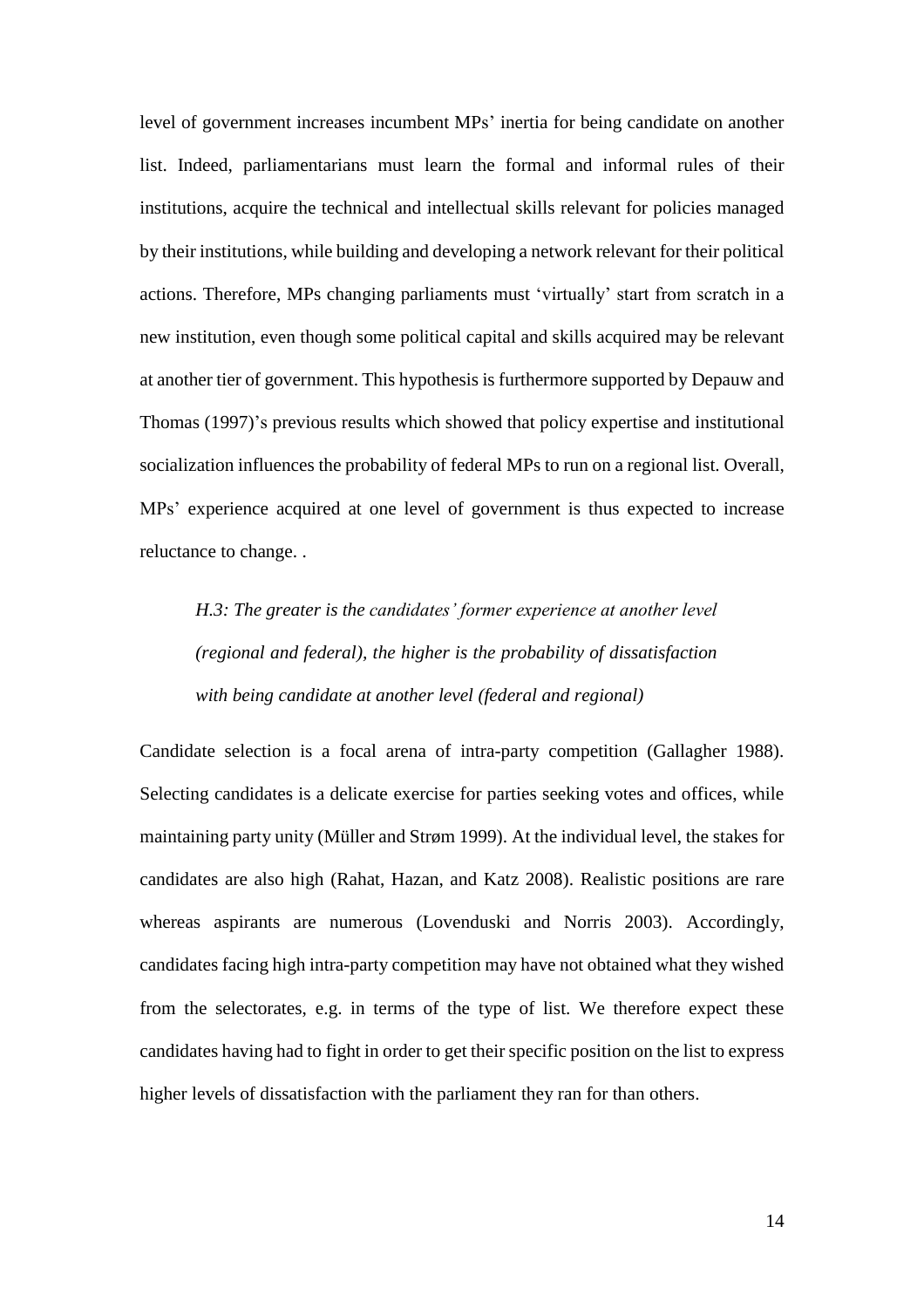*H4. The higher the intra-party competition perceived by the candidate, the greater the dissatisfaction the candidate will express.*

Because only a few candidates ultimately manage to acquire parliamentary office, it is the 'realistic positions' that constitute the real object of dispute in PR list system. Political parties even recourse to peculiar candidate selection procedures for these positions (De Winter 1988, Vandeleene 2014). According to Hazan and Rahat (2011, 13-4), the concept of realistic positions 'include all those positions/districts that are seen at least as winnable before the elections'. On the opposite, unrealistic position are the type of 'positions at the bottom of the list that have no possibility of being elected, […] the parties simply try to convince someone to stand in their name, with no chance of even giving a good fight'. Therefore, we assume that candidates holding realistic positions are more likely to be satisfied because of their quasi-guaranteed access to parliamentary office, irrespective of the level of government.

*H5. Holding a realistic position increases candidates' satisfaction with their list, irrespective of the level of government.*

#### **2.2. Control variables**

In addition to our five hypotheses, we control the effects of five additional variables whose influence on candidate selection has been acknowledged in the literature. Firstly, gender may impact upon candidates' satisfaction because women are less often selfselected (Kenny 2010). The BCS data confirm this trend: 67% of male candidates report having been stimulated to become candidate against 77% of female candidates. Accordingly, women may be less demanding than men regarding the tier of government because it was not their own initiative to run anyway. Secondly, we control for candidate's satisfaction with their list rank. Indeed, without a good position on the list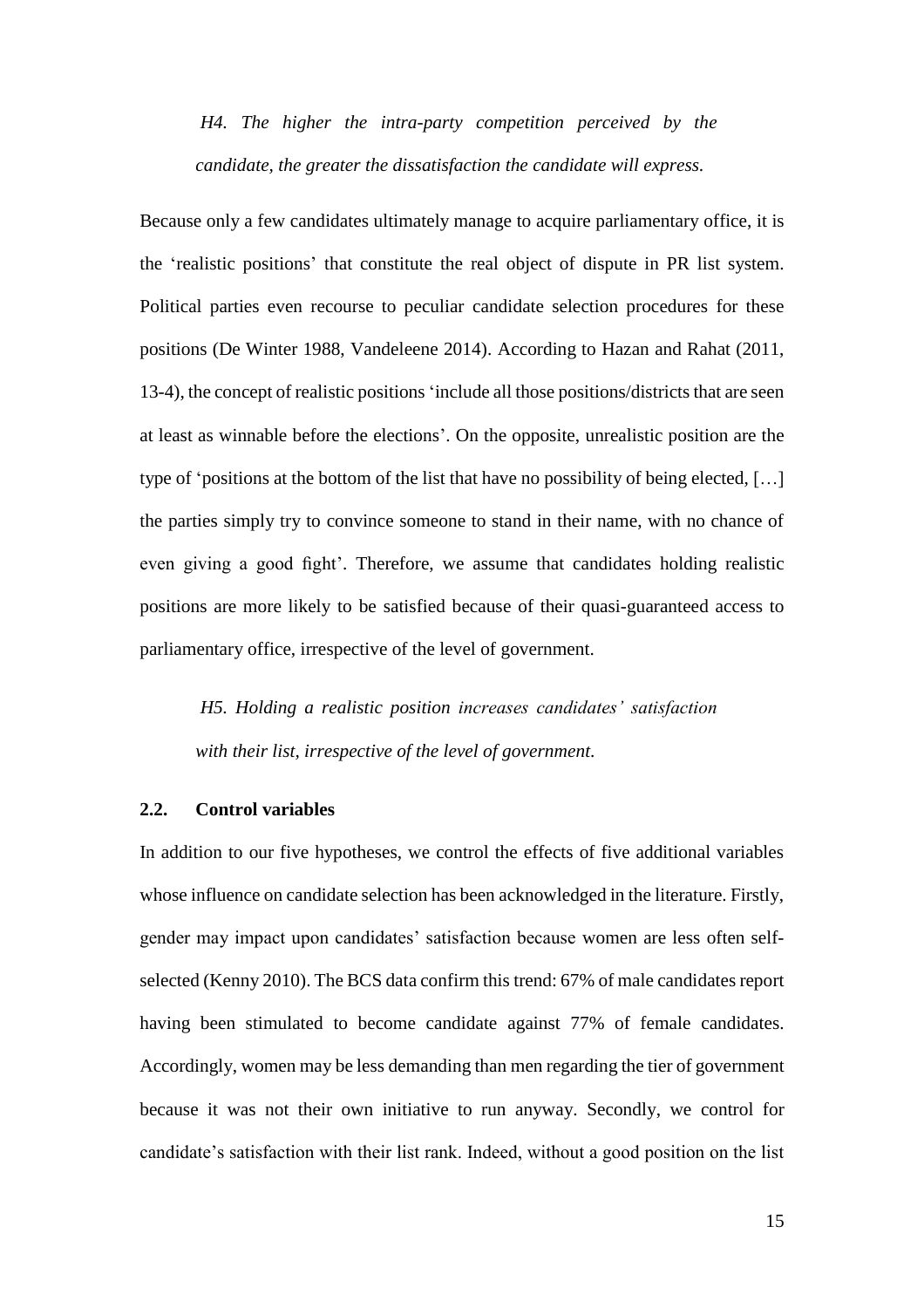*at elections time,* it is less likely for candidates to climb up towards realistic positions at *next elections*. We thus posit that candidates' satisfaction with their list rank is positively correlated to their overall satisfaction with the type of list, be it regional or federal. Thirdly, for the federal model, we take into account the variation of the media and party system, and voting behavior along community lines (Sinardet 2013). Therefore, we control the Francophone and Flemish electoral dynamics. Fourthly, the regional model controls for the electoral rules that differ between the Brussels, the Flemish and the Walloon parliaments (e.g. anti-cumul Walloon decree or larger Flemish districts). Finally, we differentiate effective from substitute candidates. Except the first substitute who has a genuine opportunity to access parliamentary office (see above), substitute positions are occupied by militants/sympathizers willing to fill these non-strategic substitute positions. We thus expect effective candidates to be more dissatisfied than substitute candidates because the issues at stake are greater for the former than the latter.

Last but not least, the party variable was not included in the model. The reason is the fragmentation of the party system – especially in Flanders – creating too many categories (14 parties). In fact, parties are not statistically significant in the regional and federal models, even in bivariate logit regression. We furthermore tested the robustness of our models isolating the potential impact of the Greens, given their overrepresentation in our sample and their highly inclusive selection processes. Overall, the inclusion of parties did not improve the model. On the opposite, it diminished the quality of fit of the model according to the Akaike's Information Criterion (Burnham and Anderson 2002, 3-5).

16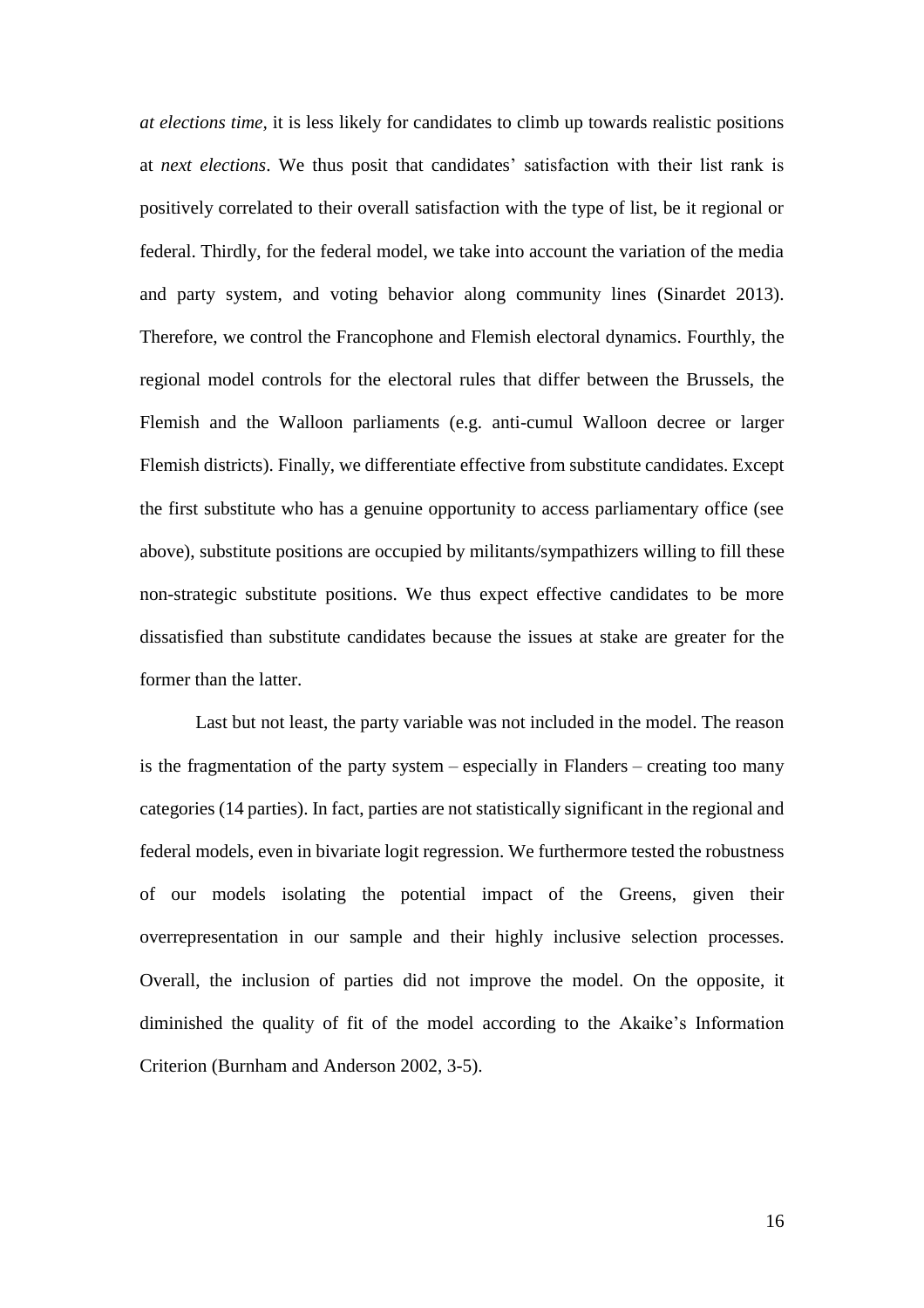#### **3. Data and methods**

Two main data sources are used. First, the BCS includes all candidates at the regional and federal elections, covering all parties having obtained at least one parliamentary seat in May 2014 (14 parties in total). This population covers 5.254 candidates from which 1.816 candidates answered the post-electoral questionnaire (i.e. 34.6%). In terms of party response rate, we encountered the 'classical' overrepresentation of the green parties<sup>3</sup> and underrepresentation of far-right parties<sup>4</sup> (De Winter and Baudewyns 2015). The second source is Dodeigne (2015)'s database, which covers Brussels, Walloon and Flemish regional and federal parliamentary/executive careers since 1991 (n=1.356).

Our models test why candidates are dissatisfied with being candidates at regional/federal level. The dependent variable is measured via the following BCS question: 'Would you have preferred to run as candidate on a list for another parliament?' The four proposed answers for regional and federal candidates were respectively (1) 'Yes, on a list for the federal/regional elections', (2) 'Yes, on a list for the European elections', (3) 'No, I am satisfied with the regional/federal list' and (4) 'The level of power does not matter to me'. Candidates' giving response (1) are categorized as the dissatisfied ones. We excluded candidates with European preferences as this special issue focuses on the interaction between regional and federal levels. Evidently, candidates for which the 'level does not matter' are *not* considered as dissatisfied. Because of the binary nature of the dependent variable, the model is tested through logistic regression. The event (i.e. candidates' dissatisfaction) is coded 1.

Table 1 outlines the operationalization of the independent variables. The following developments detail the most complex operationalization. For hypothesis 1,

 $\overline{a}$ 

<sup>3</sup> With 54.2% and 56.7%.

<sup>4</sup> With 21.6% and 17.9%.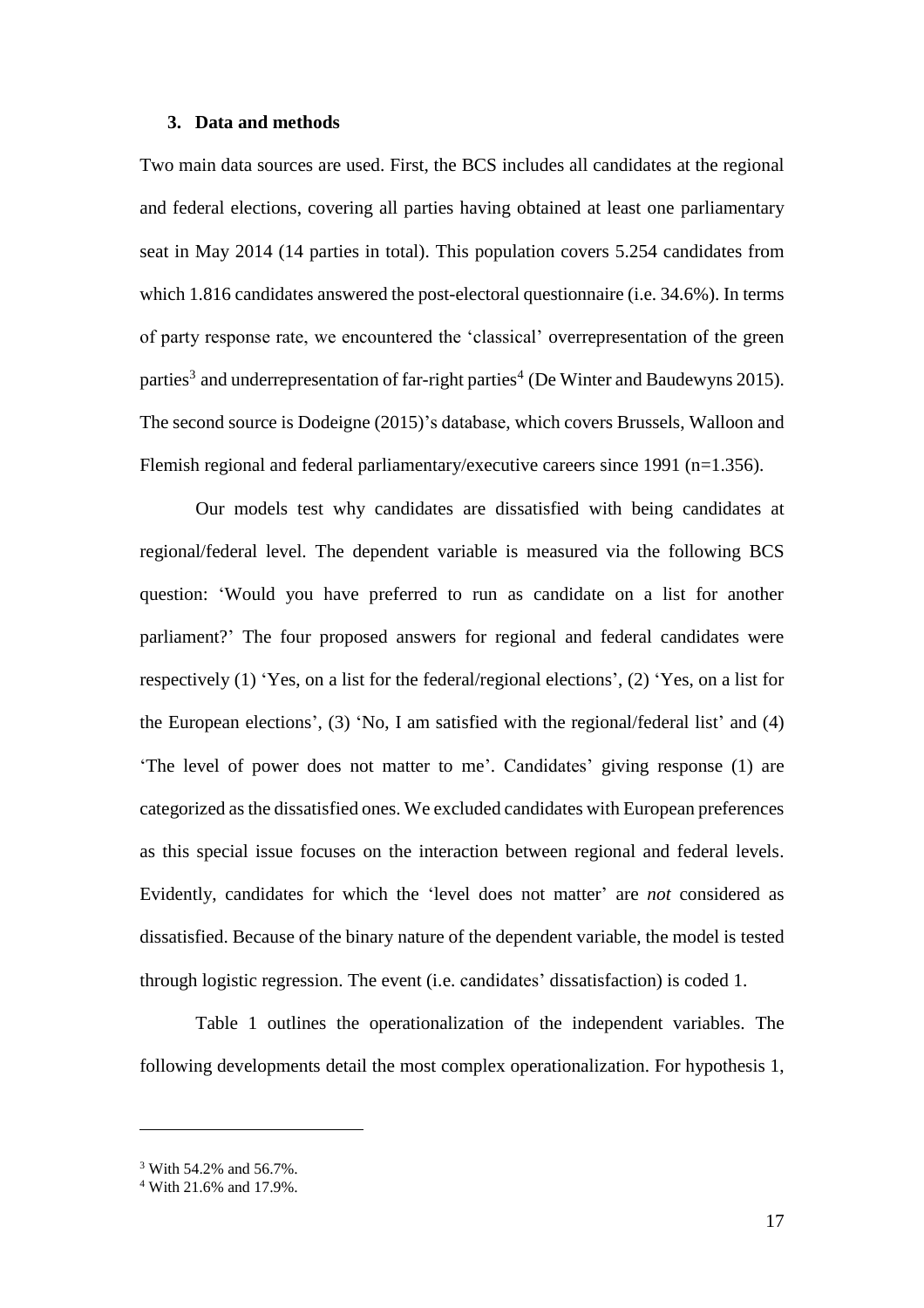candidates were asked 'which of these propositions best describe how you regard yourself?', with five propositions: I feel (1) only regional (be it Flemish, Walloon, or Brussels), (2) more regional than Belgian, (3) equally regional and Belgian, (4) more Belgian than regional, and (5) only Belgian. The first and second propositions of the Moreno question were grouped into a 'regional identity' dummy, the fourth and fifth were joined into the 'Belgian identity' dummy, while the third response ('equally regional and Belgian') serves as reference category. In hypothesis 2, candidates' preferences vis-à-vis regional autonomy are operationalized through a 0-10 scale varying from 'all powers to the regions/communities' (0), 'all powers to the central state' (10), while the 'status quo' option is explicitly mentioned (5). In hypothesis 4, we asked candidates 'to what extent they had to struggle during the selection process to obtain their specific position' on the list. Following their answer ('greatly', 'moderately', 'hardly', 'not at all'), we operationalized intra-party competition as 'high', 'moderate', 'low' and 'null'. In hypothesis 5, the 2014 electoral results are used to determine candidates' realistic positions. Although there are some valid arguments in using previous electoral results (elections time*t-1*) (Hazan and Rahat 2010) – e.g. the selectorates are assumed to refer to past behavior – we argue that party results at elections time*<sup>t</sup>* are a better reference in a context of high electoral volatility (such as observed in 2014). Indeed, selectorates scrutinize closely electoral polls adjusting their evaluation of how many list positions are realistic (Vandeleene forthcoming). For instance, Greens in Wallonia perfectly knew in 2014 that they would not be able to reiterate their exceptional results of 2009.

In this respect, electoral results at elections time*<sup>t</sup>* constitute a fair proxy of selectorates' anticipation of their parties' results. Hence we coded positions as realistic following the party list order according to seats obtained at elections time*t*. In addition,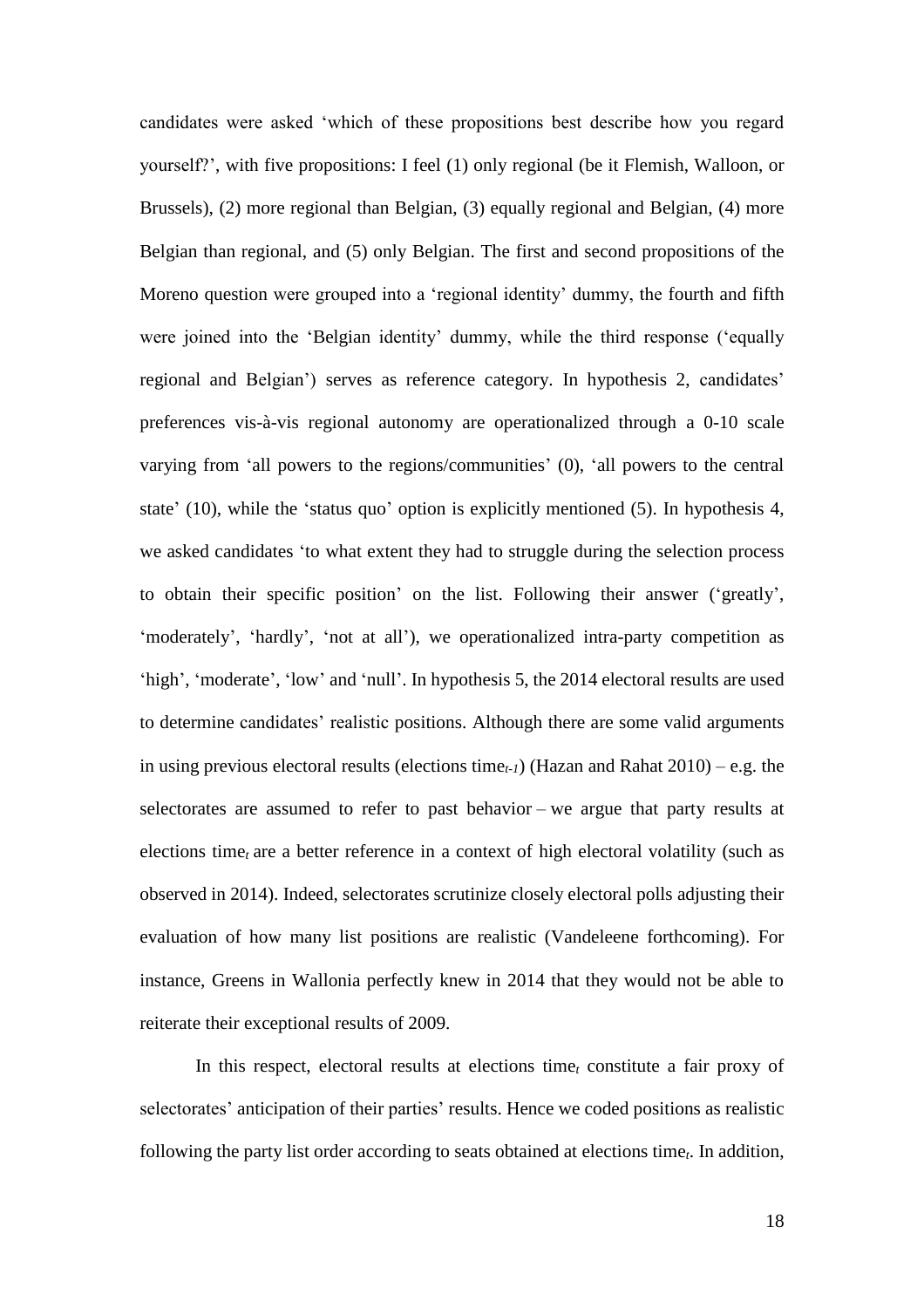we defined the first substitute as a realistic position (only if the list obtained at least one seat) given the high probability of promotion to office during the legislative term (see above). There is one exception: when 'list-pushers' is successful (i.e. when positioned at the very bottom of the list but still elected), then realistic positions follow the list order minus the list pusher (who is recorded as holding a realistic position) plus one substitute) (for detailed explanations, Dodeigne (2015)).

| <b>Hypotheses</b>        | <b>Independent variables</b>                                            | Operationalization                                                                        | <b>Variables</b> |
|--------------------------|-------------------------------------------------------------------------|-------------------------------------------------------------------------------------------|------------------|
| H1                       | Territorial identity<br>(Moreno question)                               | -More regional;<br>-More Belgian;<br>-Equally regional and<br>Belgian' (reference).       | Categorical      |
| H2                       | Regional autonomy<br>preferences                                        | Score on the 0-10<br>State reform scale                                                   | Continuous       |
| H <sub>3</sub>           | Former regional and/or federal<br>parliamentary/executive<br>experience | Number of months as MP<br>and/or member of the<br>regional/federal cabinet.               | Continuous       |
| H <sub>4</sub>           | Level of intra-party<br>competition                                     | -Null;<br>-Low;<br>-Moderate;<br>-High (reference).                                       | Categorical      |
| H <sub>5</sub>           | Realistic position                                                      | Holding a realistic<br>position at the 2014<br>elections                                  | Binary           |
| <b>Control variables</b> |                                                                         |                                                                                           |                  |
| 1                        | Gender                                                                  | Male candidates are the<br>reference category.                                            | Binary           |
| $\overline{2}$           | List position satisfaction                                              | -Highly satisfied $\&$<br>satisfied= $0$<br>-Hardly satisfied & not<br>satisfied at all=1 | <b>Binary</b>    |
| 3                        | Community group                                                         | Flemish candidates are<br>the reference category.                                         | <b>Binary</b>    |
| 4                        | Type of regional Parliament                                             | -Flemish Parliament:<br>-Walloon Parliament;<br>-Brussels Parliament<br>(reference).      | Categorical      |
| 5                        | Effective/substitute                                                    | Substitutes are the<br>reference category.                                                | Binary           |

**Table 1.** Summary of hypotheses and operationalization of variables

#### **4. Results**

The logistic regressions corroborate three hypotheses across the regional and federal models (H.2 regional autonomy, H.3 regional and federal experience, and H.4 intra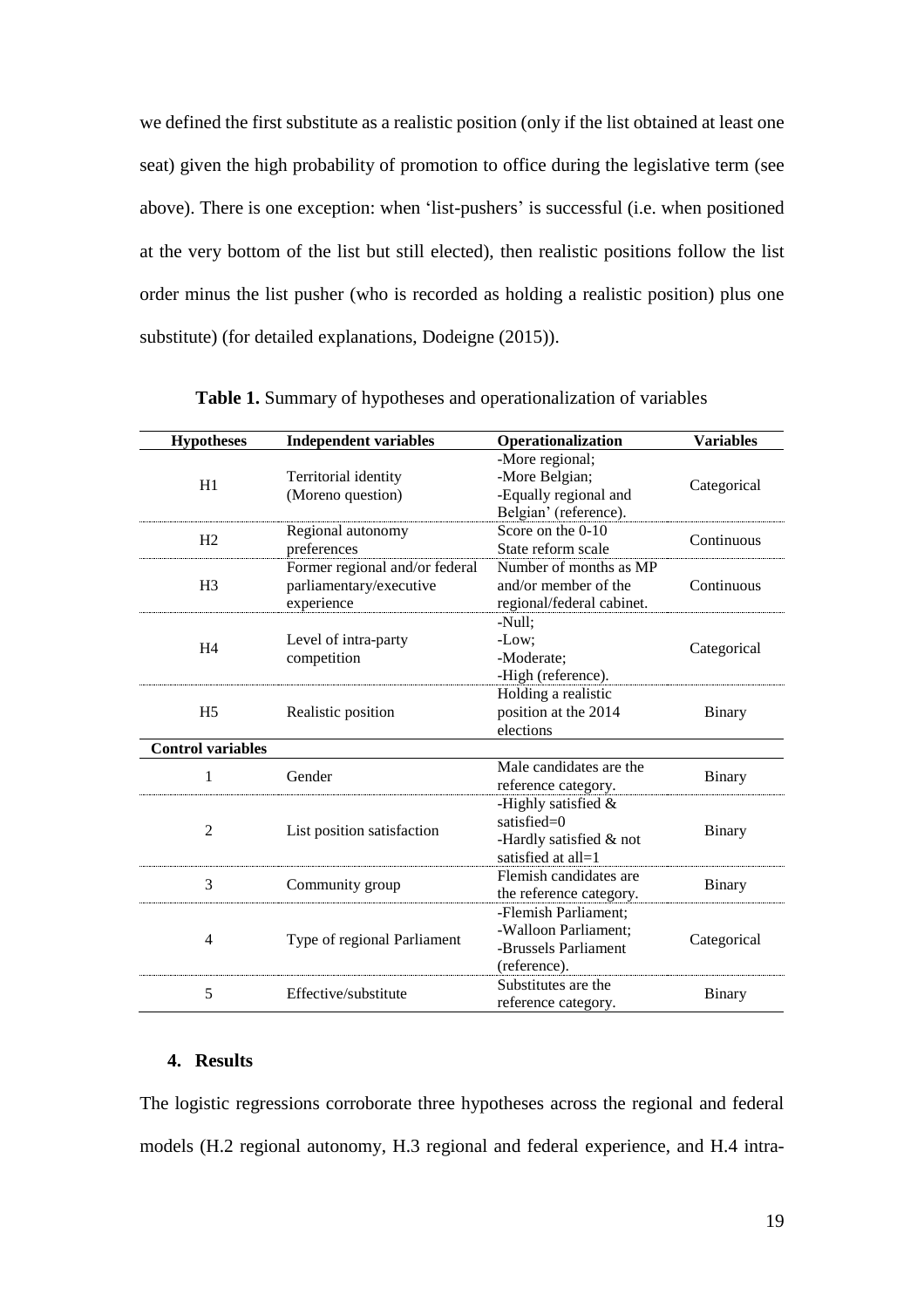party competition) while H.1 (identity factor) is only validated for the federal model. Moreover, the discrepancies of the effects observed in the federal and regional logit models explain the greater dissatisfaction observed for candidates on a federal list. The results are presented in tables 2 and 3.

Firstly, the beta of the variable 'preferences vis-à-vis regional autonomy' is statistically significant in the direction expected in H.2. All other things being equal, the more 'autonomist' the candidates are, the more likely they would be satisfied with being candidates on a regional list. The positive sign of the beta (0.109<sup>\*</sup>) in the regional model entails that preferences closer to ten (i.e. being in favor of the unitary Belgian state) increase the likelihood of candidates' dissatisfaction with being on a regional list. On the opposite, more 'unionist' candidates are less likely to be dissatisfied with being on a federal list as indicated by the negative sign of the beta  $(-0.149***)$ . In other words, candidates' position on the autonomist-unitary continuum contributes to explain the level of dissatisfaction of regional and federal candidates.

Secondly, former political experience at regional and federal levels (either as MP and/or member of the cabinet) is statistically significant and positively associated with candidates' dissatisfaction as formulated in H.3. Longer experience at regional level increases the likelihood of candidates to be dissatisfied with being on a federal list (beta=0.009<sup>\*</sup>) and similarly for regional candidates with former federal experience (beta=0.022\*\*). It thus confirms the territorial differentiation between the regional and federal political elites, which is observable even at the candidacy level.

Thirdly, the level of intra-party competition influences candidates' dissatisfaction negatively, in line with H4. Federal candidates having faced high competition during selection are more likely to be ultimately dissatisfied than other candidates. In the regional model, it is only the difference between high competition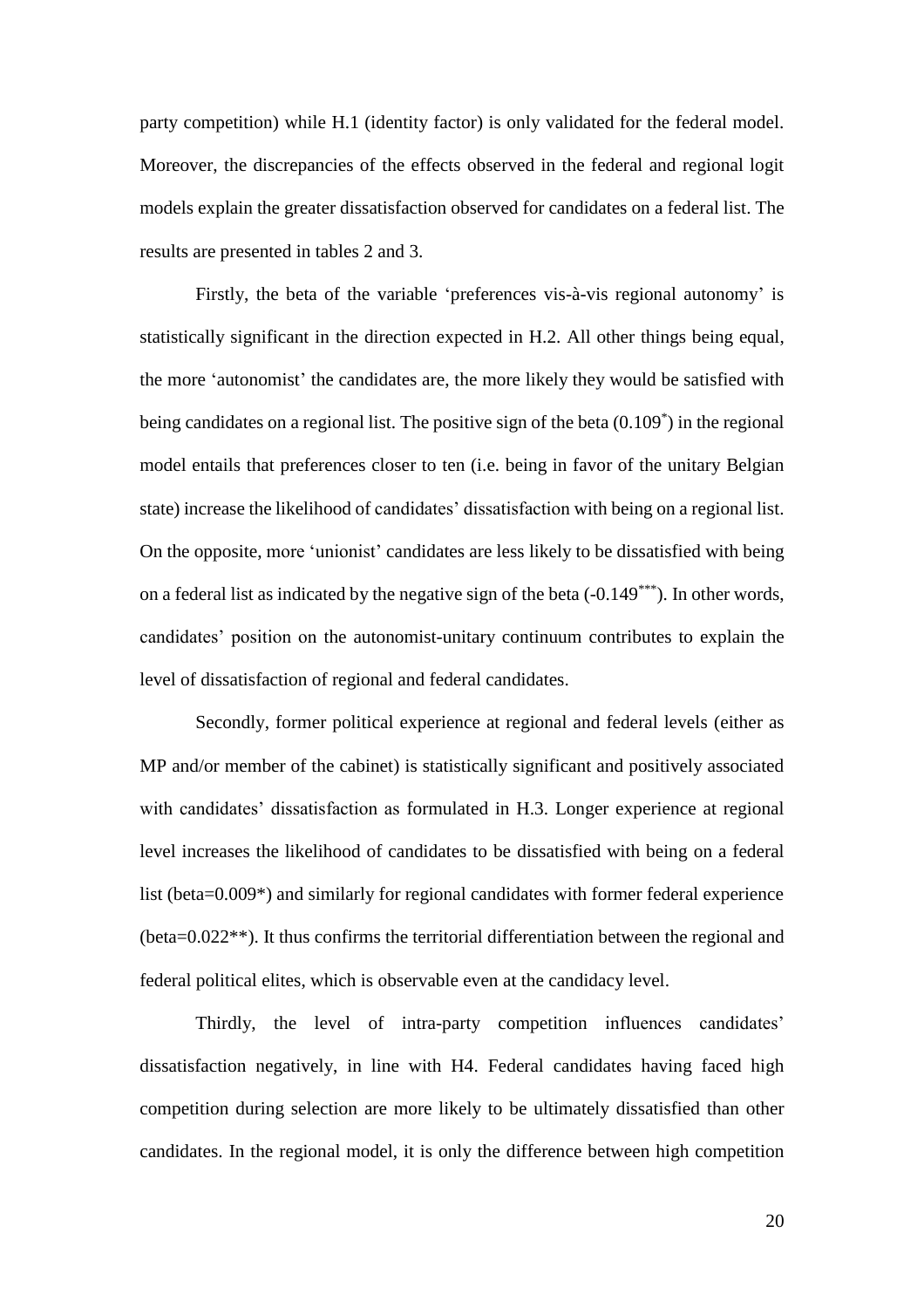and null competition that is statistically significant (the beta for the 'null' category is - 0.958\*, the reference category being 'high' competition).

Fourthly, we observe effects for the identity factor but only in the federal model (H1). Candidates with greater Belgian identity are less likely to be dissatisfied than candidates with dual identity (beta=-0.56\*\*). However, the effects of territorial identities seem indecisive as the sign of the regional identity is negative in both models (albeit not statistically significant). Further studies, e.g. measuring identity differently, would be necessary to corroborate these counter-intuitive results.

Finally, the variable 'realistic positions' (H5) shows results in the expected direction but fails to be statistically significant. In the control variables, only the variable 'list position satisfaction' is statistically significant in the expected direction.

|  |  |  | Table 2. Logistric regression predicting regional candidates' dissatisfaction |
|--|--|--|-------------------------------------------------------------------------------|
|  |  |  |                                                                               |

|                                             | ß              | $SE \beta$  | <b>P-value</b>    |        |
|---------------------------------------------|----------------|-------------|-------------------|--------|
| Intercept)                                  | $-3.379$       | 0.741       | 0.000             | ****   |
| Realistic positions                         | -0.307         | 0.611       | 0.615             |        |
| Preferences vis-à-vis regional autonomy     | 0.109          | 0.068       | 0.098             | $\ast$ |
| Territorial identity (ref= dual identity)   |                |             |                   |        |
| More regional                               | $-0.707$ 1.097 |             | 0.519             |        |
| More Belgian                                | 0.417          | 0.317       | 0.189             |        |
| Regional parl./executive experience         | $-0.009$       | 0.009       | 0.309             |        |
| Federal parl./executive experience          | 0.022          | 0.009       | 0.016             | $**$   |
| Intra-party competition (ref= high)         |                |             |                   |        |
| Moderate                                    | $-0.541$       | 0.632       | 0.392             |        |
| Low                                         | $-0.374$ 0.565 |             | 0.508             |        |
| Null                                        | $-0.958$ 0.547 |             | 0.080             | ∗      |
| Substitute on the list                      |                | 0.228 0.313 | 0.466             |        |
| Gender (ref=Male candidates)                | $-0.117$       | 0.297       | 0.694             |        |
| Type of regional parliament (ref= Brussels) |                |             |                   |        |
| <b>Walloon Parliament</b>                   | 0.181          | 0.433       | 0.676             |        |
| <b>Flemish Parliament</b>                   | 0.421          | 0.412       | 0.307             |        |
| Being satisfied with rank on the list       | 0.963          | 0.338       | 0.004             | $***$  |
| Nagelkerke's R <sup>2</sup>                 |                |             | 0.097             |        |
| AIC                                         |                |             | 401.19            |        |
| Wald test                                   |                |             | 279.2 (df=14)**** |        |
| Likelihood ratio test                       |                |             | 31.63 (df=14)**** |        |
| N                                           |                |             | 855               |        |

*Key*:  $p \le 0.10^*$ ,  $p \le 0.05^{**}$ ,  $p \le 0.01^{***}$ ,  $p \le 0.001^{****}$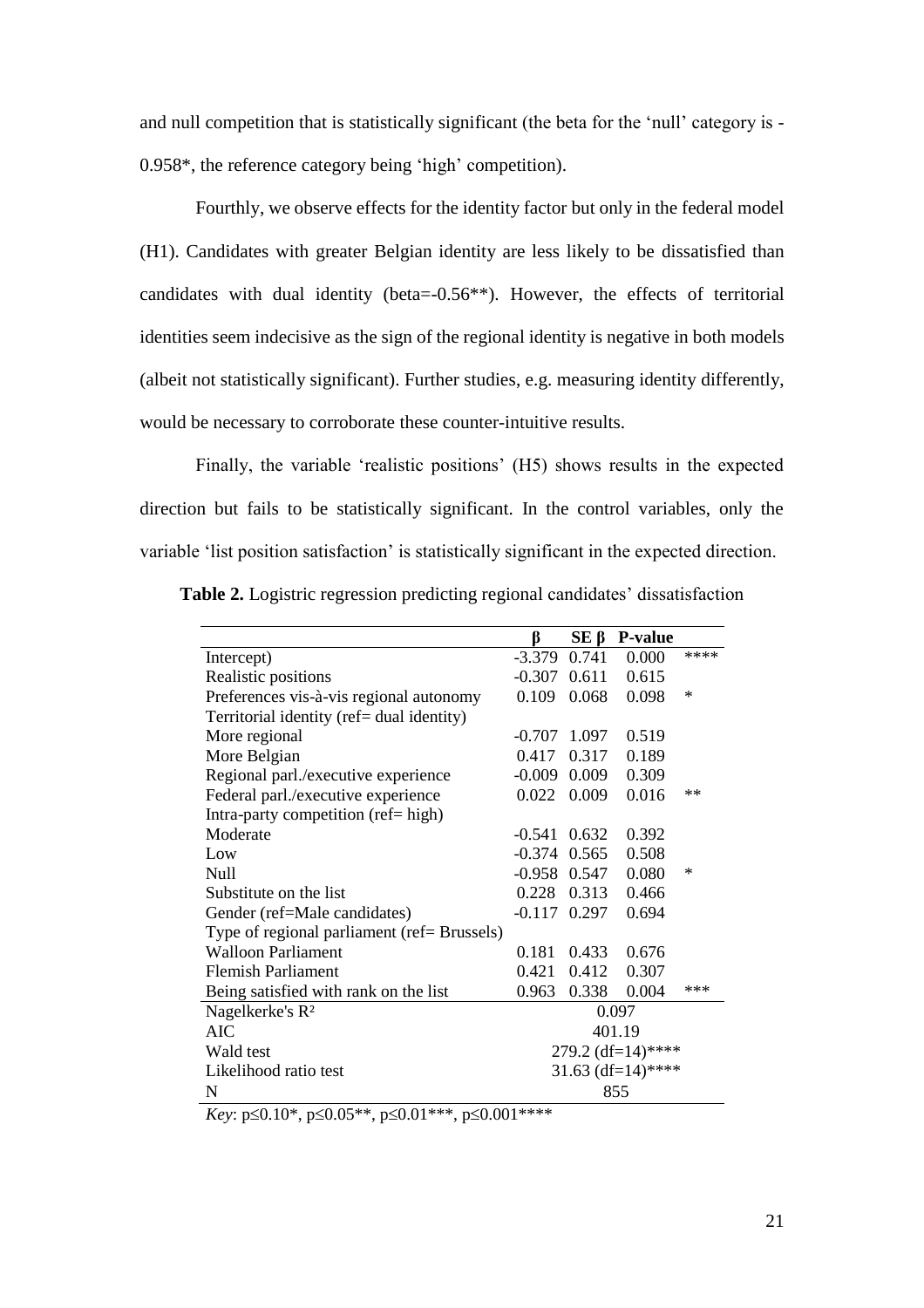|                                                                                         | β                   | SΕ β | <b>P-value</b> |        |
|-----------------------------------------------------------------------------------------|---------------------|------|----------------|--------|
| (Intercept)                                                                             | 0.70                | 0.59 | 0.237          |        |
| Realistic positions                                                                     | $-0.71$             | 0.54 | 0.190          |        |
| Preferences vis-à-vis regional autonomy                                                 | $-0.18$             | 0.05 | 0.001          | ****   |
| Territorial identity (ref= dual identity)                                               |                     |      |                |        |
| More regional                                                                           | $-0.90$             | 0.55 | 0.105          |        |
| More Belgian                                                                            | $-0.56$             | 0.26 | 0.028          | $**$   |
| Regional parl./executive experience                                                     | 0.01                | 0.01 | 0.098          | $\ast$ |
| Federal parl./executive experience                                                      | 0.00                | 0.01 | 0.707          |        |
| Intra-party competition (ref= high)                                                     |                     |      |                |        |
| Moderate                                                                                | $-0.94$             | 0.56 | 0.094          | $\ast$ |
| Low                                                                                     | $-1.37$             | 0.52 | 0.009          | ***    |
| Null                                                                                    | $-1.32$             | 0.46 | 0.004          | ***    |
| Substitute on the list                                                                  | 0.30                | 0.26 | 0.259          |        |
| Gender (ref=Male candidates)                                                            | $-0.01$             | 0.25 | 0.973          |        |
| Community group (ref=Flemish)                                                           | 0.08                | 0.26 | 0.757          |        |
| Being satisfied with rank on the list                                                   | 0.88                | 0.32 | 0.006          | ***    |
| Nagelkerke's R <sup>2</sup>                                                             | 0.14                |      |                |        |
| <b>AIC</b>                                                                              |                     |      | 456.14         |        |
| Wald test                                                                               | 149.7 $(df=13)****$ |      |                |        |
| Likelihood ratio test                                                                   | 44.46 (df=13)****   |      |                |        |
| N                                                                                       | 475                 |      |                |        |
| $\zeta_{\rm out}$ $\approx$ 0.10* $\approx$ 0.05** $\approx$ 0.01*** $\approx$ 0.01**** |                     |      |                |        |

**Table 3.** Logistric regression predicting federal candidates' dissatisfaction

*Key*:  $p \le 0.10^*$ ,  $p \le 0.05^{**}$ ,  $p \le 0.01^{***}$ ,  $p \le 0.001^{****}$ 

The effects of these three hypotheses (H2 to H4) are illustrated by the figures 1 and 2 which plot the predicted probabilities of candidates' dissatisfaction. The figure 1 shows the effect of preferences vis-à-vis regional autonomy while figure 2 displays the influence of former federal and regional experience. In both figures, the predicted probabilities furthermore illustrate the level of intra-party competition encountered by candidates, all other things being equal. The predicted probabilities permit to clearly illustrate how the three hypotheses (H2 to H4) affect more strongly the dissatisfaction of federal candidates' than of regional candidates.

Firstly, figure 1 shows that similar experience at another level government affects differently regional and federal candidates. For instance, federal candidates with 100 months of regional experience are twice more likely to be dissatisfied (pred. prob. = 0.52) than regional candidates (pred. prob.  $= 0.23$ ), considering candidates having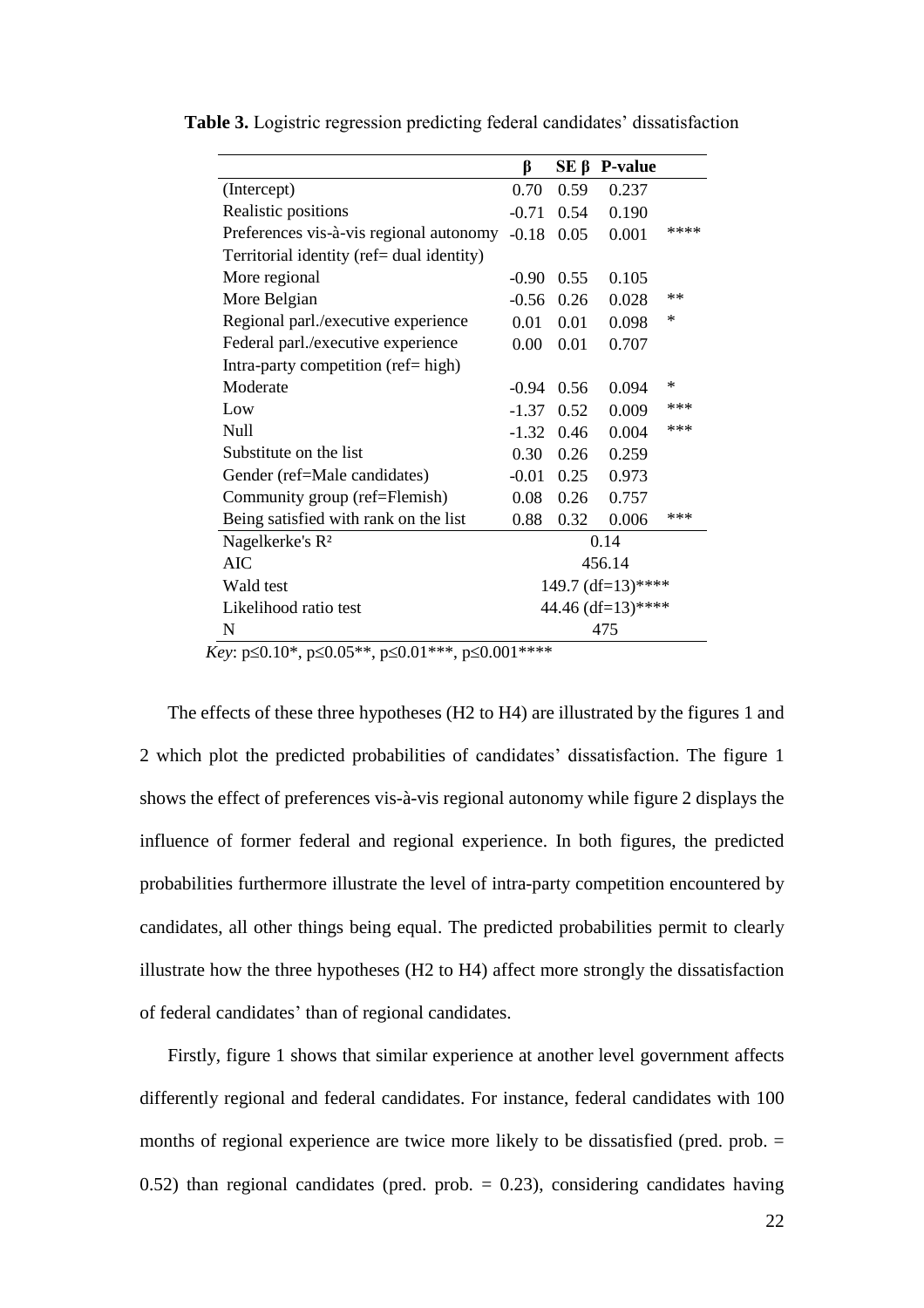encountered high intra-competition. In fact, the predicted probabilities of regional candidates exponentially increase when federal experience grows. This suggests that the most experienced federal MPs are the most dissatisfied. On the opposite, the predicted probabilities of experienced regional MPs on federal lists start at a higher level while increasing consistently and gradually according to regional experience. In other words, it is not exclusively the most experienced regional MPs that are likely to be affected for being on federal lists.

Figure 1. Effects of parliamentary experience at another level of government for federal candidates (left) and regional candidates (right)



What causes these differentiated effects between regional and federal candidates? Our tentative explanation is the context of the sixth State reform (with massive transfer of powers to the regional tiers of government) in which the 2014 joint elections took place. As shown by H.3, former federal and regional MPs do prefer to stay at the level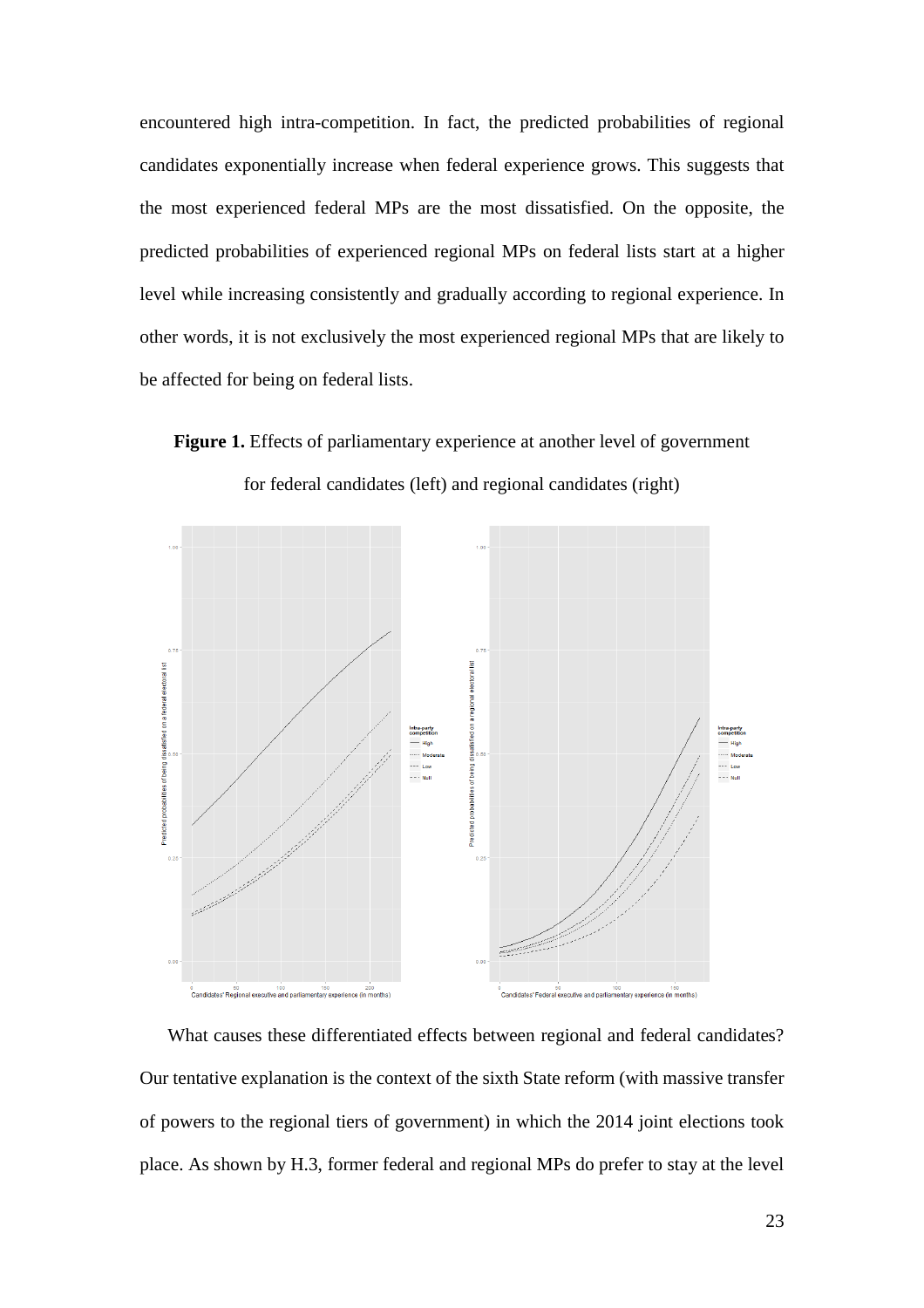where they made their career. Nevertheless, former federal MPs becoming regional candidates appear to be less affected than former regional MPs moving to a federal list. The reason is probably the context of empowerment of regional tiers of government that became more attractive for ambitious candidates. As figure 1 shows, only the very core members of the federal class (those with extensive experience) consider becoming regional candidates as 'stepping down'. This interpretation is reinforced by the exponential curve that indicates that only regional candidates with more extensive experience at the federal level are really likely to be dissatisfied. Besides, the predicted probability of regional candidates who are the most likely to be dissatisfied is still 10% lower than the most dissatisfied federal candidates with former regional experience. In other words, the very context of the state reform seems to have made that moving towards the regional level substantially less 'painful' for experienced federal MPs than for experienced regional MPs becoming federal candidates.

This interpretation is also supported by the comparison of figure 2 about the effects of preferences vis-à-vis regional autonomy. The latter is statistically significant in both regional and federal models, but the magnitude of the effects is unmistakably higher in the federal model. The more 'autonomist' federal candidates will have a much higher probability of being dissatisfied than the more 'unionist' candidates on a regional list. In this respect, preferences vis-à-vis regional autonomy help to understand the higher level of federal candidates' dissatisfaction. The predicted probabilities vary greatly on the 0-10 continuum for federal candidates while they differ only marginally for regional candidates. As a matter of fact, removing this variable form the federal model affects (proportionally) twice as much the Nagelkerke's R² (decrease of 4.5%, 14% in total) than in the regional model (minus 1.2%, 9.7% in total). Put differently, if preferences vis-à-vis regional autonomy affect candidates' dissatisfaction, moving to the regional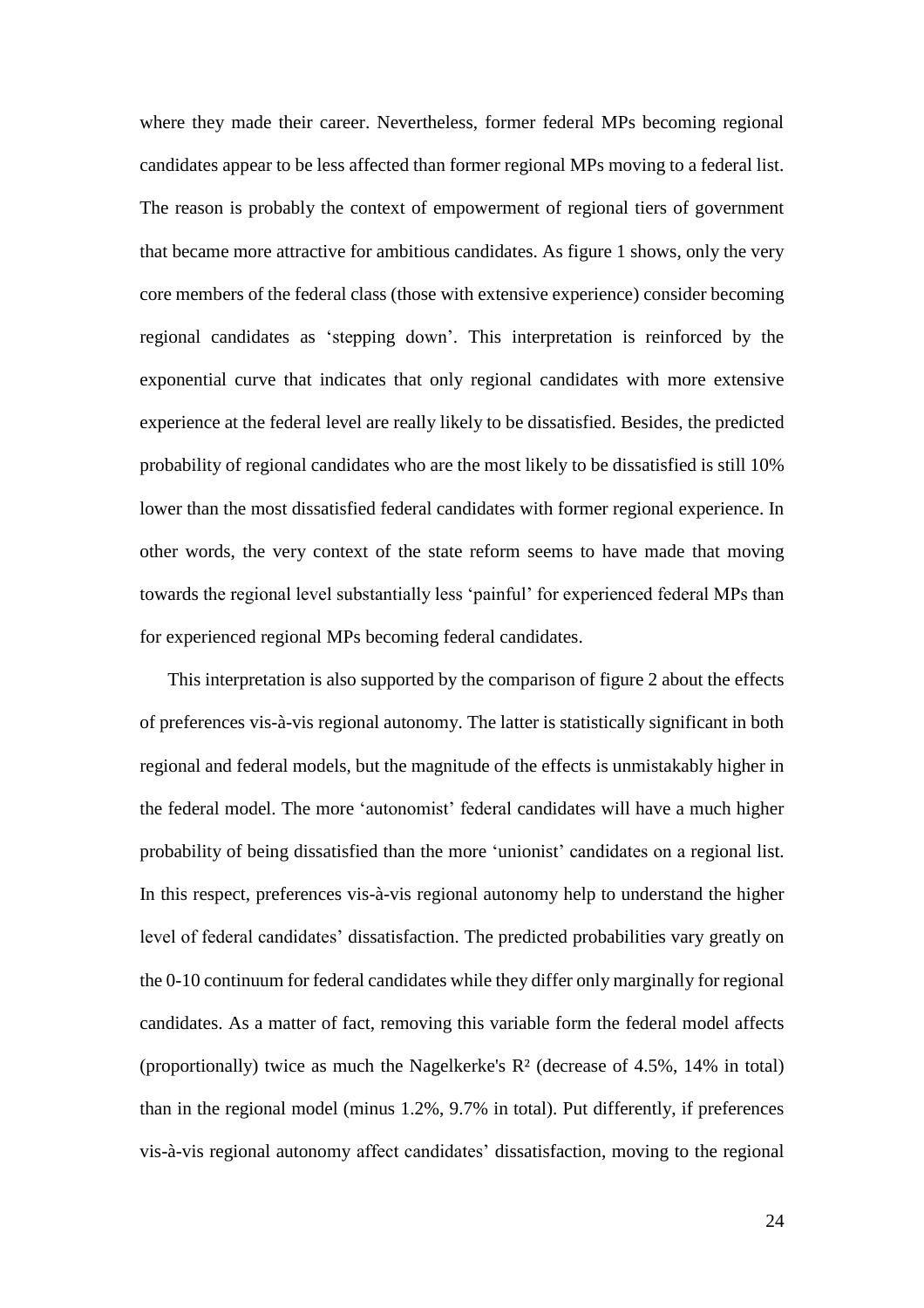level appears again much less painful than entering the federal electoral arena given the context of the sixth state reform.



**Figure 2.** Effects of preferences about state reform for federal candidates (left) and regional candidates (right)

#### **5. Conclusion**

The 2014 Belgian joint elections were very specific because of the empowerment of regional tiers of government, electoral volatility and high party-competition, vertical simultaneity, and new electoral rules. Therefore, these elections were a real conundrum to achieve an equilibrium between candidate's offer and party's demand. The originality of our article lies in the richness of two datasets to explore the dynamics of multilevel candidacy through the eyes of individual candidates. We tested five hypotheses explaining, on the one hand, candidates' dissatisfaction with the list type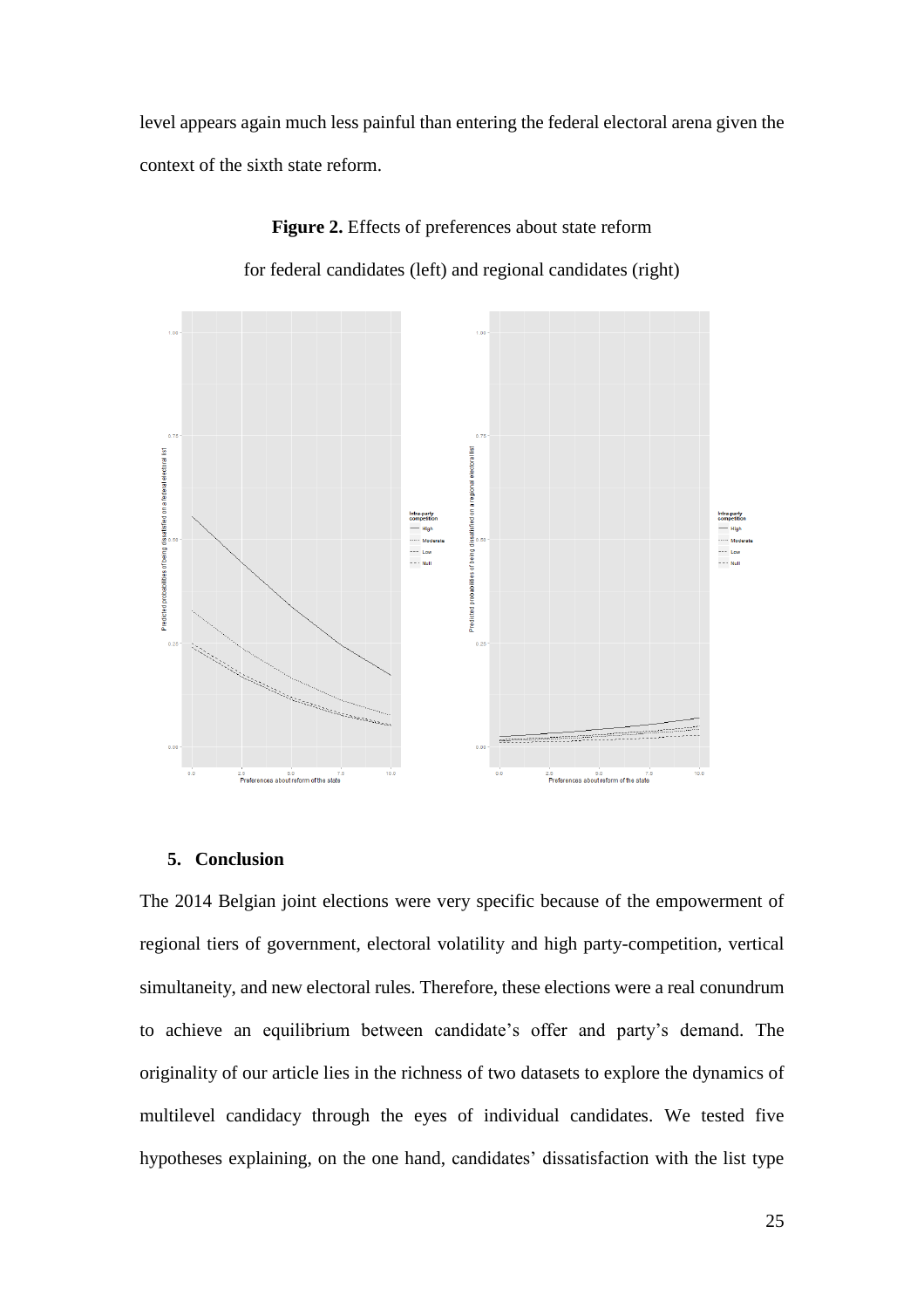they were running on, and on the other hand to what extent these factors determine the difference in satisfaction observed between federal and regional candidates.

Our logistic models confirmed the critical impact of three factors. First, 'autonomist' candidates tend to be more dissatisfied on federal lists in comparison to 'unionist' candidates, and vice-and-versa. Second, previous parliamentary/executive experience at one electoral arena negatively impacts upon satisfaction of candidates running at the other level (be it regional or federal). Thirdly, intra-party competition matters: the more candidates experienced intra-party competition, the more they were dissatisfied with the electoral arena they ran in. Those results are congruent with our hypotheses. However, our logit models did not confirm that candidates' territorial identity affects satisfaction neither did the holding of realistic list positions, i.e. safe position to parliamentary office.

More importantly, the suboptimality of the equilibrium between candidates' supply and selectorates' demand appears more pregnant at the federal level. In particular, two of these factors explain the greater federal candidates' dissatisfaction in comparison to regional candidates. First, preferences vis-à-vis regional autonomy greatly impact upon federal candidates' satisfaction but only marginally upon regional candidates. Second, former regional experience affects systematically federal candidates' dissatisfaction while, for the federal MPs becoming regional candidates, only the most experienced ones are dissatisfied. Our tentative explanation refers to the context of the sixth state reform and the overall regional empowerment. It was 'less ungratifying' for federal candidates to go to regional levels of government whose powers and fiscal capacity increased significantly.

The results should not be overestimated because of the specificities of the 2014 elections. Nonetheless, these findings stress that the multilevel structure impacts

26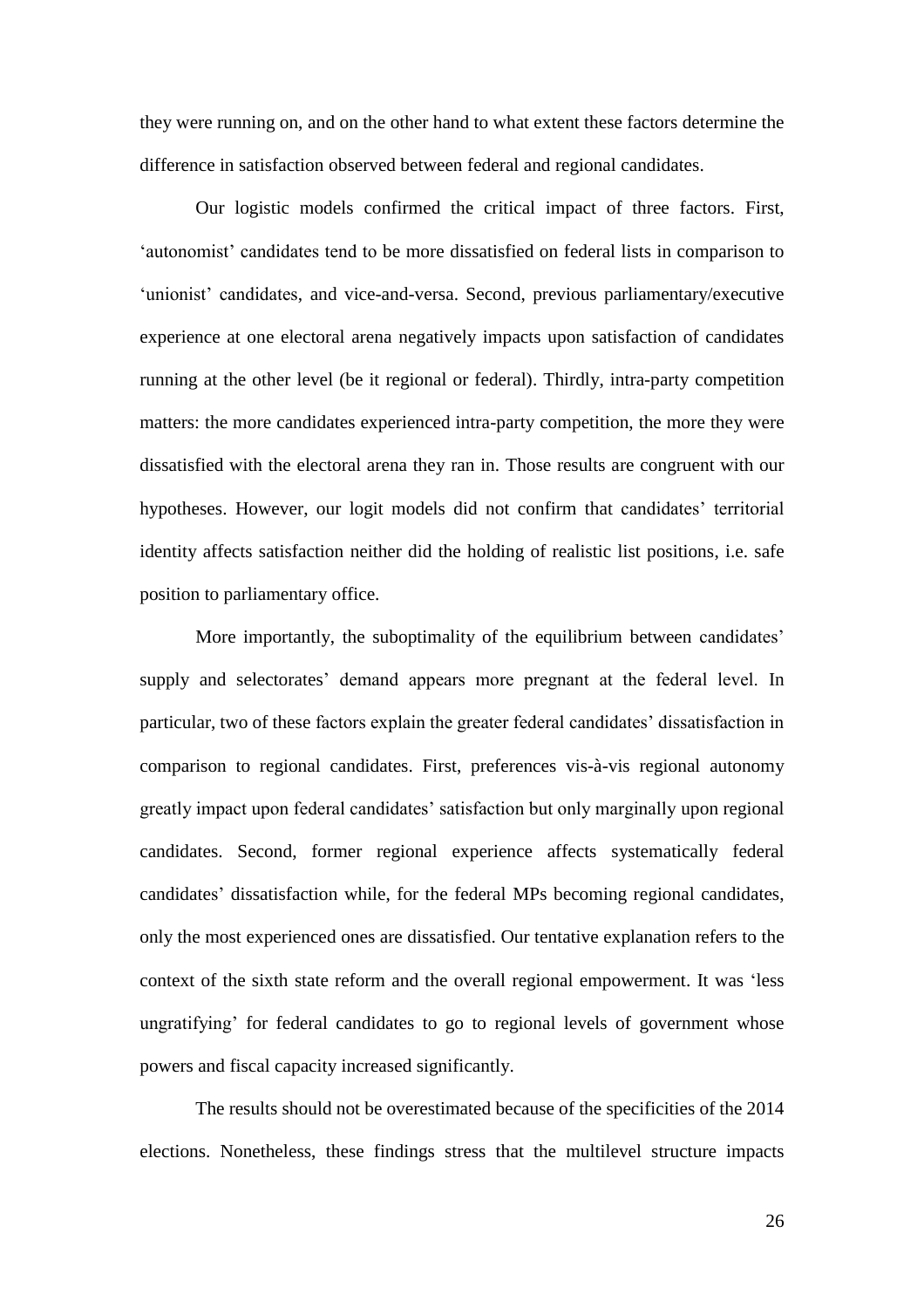candidate selection: candidates' *attitudes* (notably preferences in terms of regional autonomy) and candidates' *attributes* (experience at another level of government) should therefore be systematically taken into account in the analysis of candidate selection in multilevel democracies. Yet, the *classic* explanation already acknowledged in the literature on party politics (i.e. the effects of intra-party competition) remains a relevant lens to elucidate the outcome observed in 2014. Candidate selection processes are central to electoral democracies and the latter are becoming increasingly multilevel settings (Hooghe, Marks, and Schakel 2010). Connecting these two research areas as promoted by this special issue is thus not only timely, but also a necessary step in our understanding of the fulfillment by political parties of one of their core functions.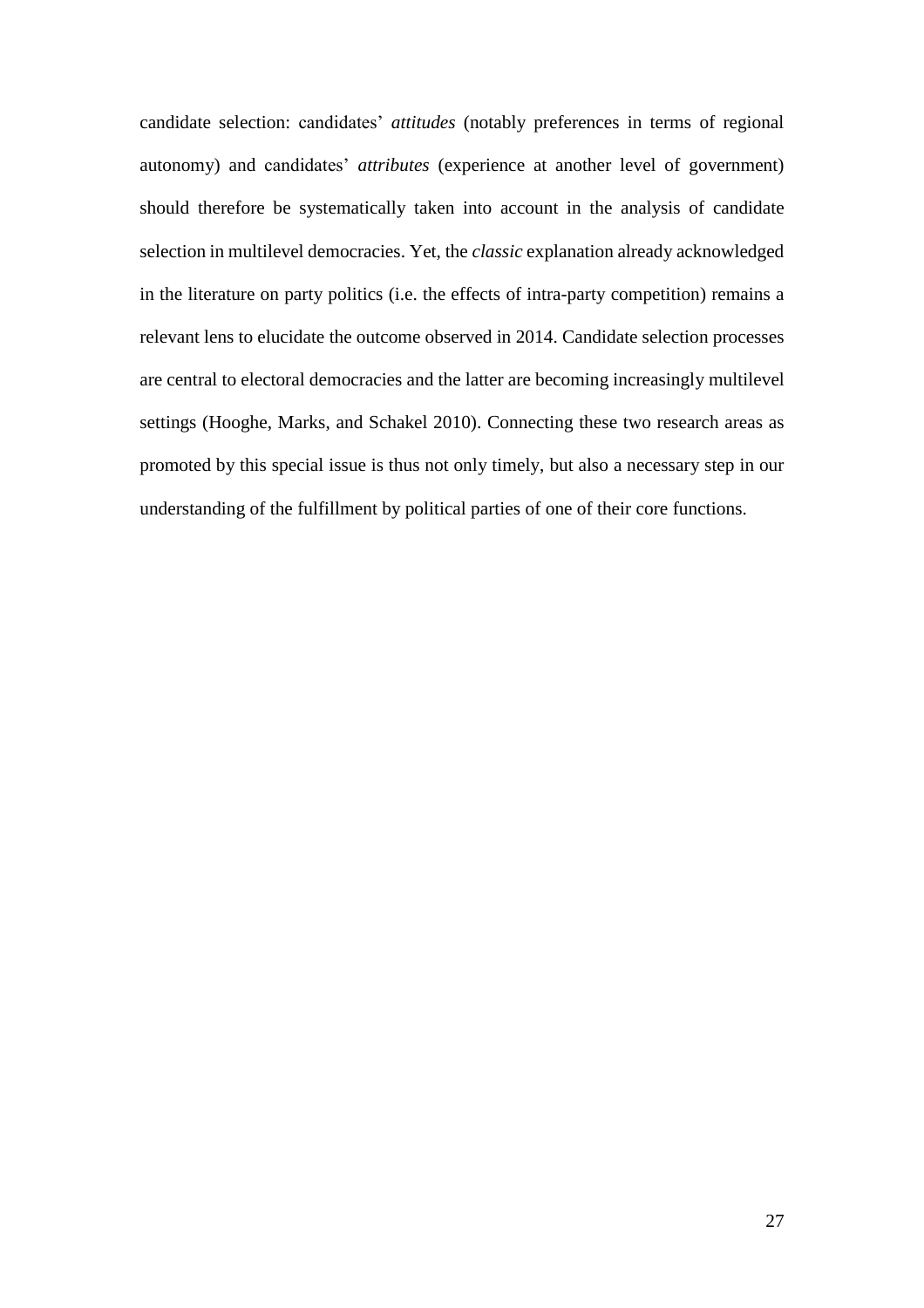#### **Acknowledgments**

This research acknowledges the financial support of the F.R.S.-FNRS (CDR J.0141.14)

as well as the Interuniversity Attraction Pole PARTIREP (Belgian Science Policy) for

the Belgian Candidate Survey 2014 (BCS). As coordinators of the BCS, Audrey

Vandeleene and Lieven De Winter warmly thank the members of the CESPOL research

centre (UCLouvain) for their valuable contribution at the various stages of the project

#### **Bibliography**

- Borchert, Jens. 2011. "Individual Ambition and Institutional Opportunity: A Conceptual Approach to Political Careers in Multi-level Systems." *Regional & Federal Studies* 21 (2):117-140.
- Burnham, Kenneth P. , and David R. Anderson. 2002. *Model Selection and Multimodel Inference. A Practical Information-Theoretic Approach*. Second ed. New York: Springer-Verla.
- Carey, John M., and Matthew Soberg Shugart. 1995. "Incentives to cultivate a personal vote: A rank ordering of electoral formulas." *Electoral Studies* 14 (4):417-439. doi: 10.1016/0261-3794(94)00035-2.
- Dandoy, Régis, Jérémy Dodeigne, Min Reuchamps, and Audrey Vandeleene. Forthcoming. "The new Belgian Senate: A (dis)continued evolution of federalism in Belgium?" *Representation*.
- Dandoy, Régis, and Patrick Dumont. 2012. "Selecting, moving and firing regional ministers in Belgium." The Selection and De-Selection of Political Elites : Multi-Level Systems in Comparative Perspective, Concordia University, Montreal (Canada), 17-19 October.
- Dassonneville, Ruth, and Pierre Baudewyns. 2014. "Élections de mai 2014, signe de volatilité extrême ? Une analyse des transferts de voix lors des élections du 25 mai 2014." *Courrier Hebdomadaire du CRISP* (2225):10-19.
- De Winter, L., and H. Türsan. 1998. *Regionalist parties in Western Europe*. London: Routledge.
- De Winter, Lieven. 1988. "Belgium: democracy or oligarchy?" In *Candidate Selection in Comparative Perspective. The Secret Garden of Politics*, edited by Michael Gallagher and Michael Marsh, 20-46. London, Newbury Park, Bevery Hills, New Delhi: Sage publications.
- De Winter, Lieven, and Marleen Brans. 2003. "Belgium: Political Professionals and the Crisis of the Party State." In *The Political Class in Advanced Democracies*, edited by Jens Borchert, 45-66. Oxford: Oxford University Press.
- De Winter, Lieven, and Patrick Dumont. 2006. "Do Belgian parties undermine the democratic chain of delegation?" *West European Politics* 29 (5):957-976.
- De Winter, Lieven, Marc Swyngedouw, and Patrick Dumont. 2006. "Party system(s) and electoral behaviour in Belgium: From stability to balkanisation." *West European Politics* 29 (5):933-956. doi: 10.1080/01402380600968836.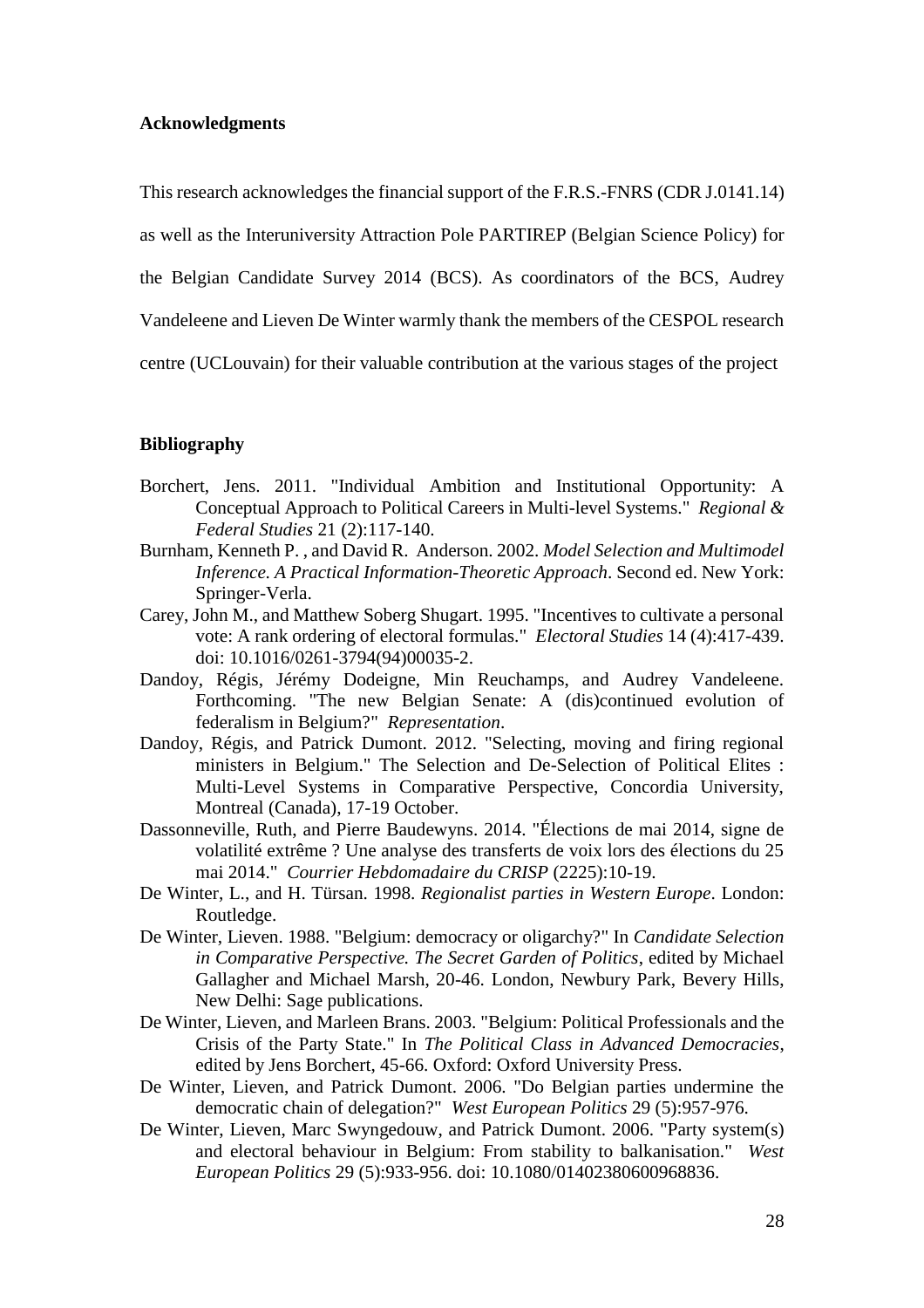- Depauw, Sam, and Inge Thomas. 1997. "Prospectief denken in het dubbelparlement." In *Afscheid van het laatste dubbelparlement*, edited by Wilfried Dewachter, Sam Depauw and Inge Thomas, 117-52. Leuven: Acco.
- Deschouwer, Kris. 2012. *The Politics of Belgium: Governing a Divided Society*. Second ed. Basingstoke: Palgrave Macmillan.
- Dodeigne, Jérémy. 2014a. "(Re-)Assessing Career Patterns in Multi-Level Systems: Insights from Wallonia in Belgium." *Regional & Federal Studies* 24 (2):151- 171. doi: 10.1080/13597566.2013.865605.
- Dodeigne, Jérémy. 2014b. "Regionalism Does Matter but Nationalism Prevails. A Comparative Analysis of Career Patterns in Western Multi-Level Democracies." ECPR General Conference, University of Glasgow, Scotland.
- Dodeigne, Jérémy. 2015. "Representing a minority group in multinational federal systems: career patterns in Catalonia, Scotland and Wallonia.", Doctoral thesis, Université de Liège and Université catholique de Louvain.
- Dodeigne, Jérémy, Pierre Gramme, Min Reuchamps, and Dave Sinardet. Forthcoming. "Beyond linguistic and party homogeneity: Determinants of Belgian MPs' preferences on federalism and state reform." *Party Politics*:1-13. doi: 10.1177/1354068814550429.
- Erzeel, Silvia, Karien Celis, and Eline Severs. 2014. "Spiegeltje, spiegeltje aan de wand: wat met diversiteit in de politiek van ons land? ." In *België#2014*, edited by Carl Devos, 217–238. Ghent: Borgerhoff & Lamberigts.
- Gallagher, Michael. 1988. "Introduction." In *Candidate Selection in Comparative Perspective: The Secret Garden of Politics*, edited by Michael Gallagher and Michael Marsh, 1-19. London: Sage.
- Hazan, Reuven Y., and Gideon Rahat. 2010. *Democracy within Parties: Candidate Selection Methods and Their Political Consequences*. Oxford Oxford University Press.
- Hazan, Reuven Y., and Gideon Rahat. 2011. *Democracy within Parties. Candidate Selection Methods and Their Political Consequences*. Edited by David M. Farrell, R. Kenneth Carty and Dirk Berg-Schlosser, *Comparative Politics*. Oxford: Oxford University Pres.
- Hooghe, Liesbet, Gary Marks, and Arjan H. Schakel. 2010. *The Rise of Regional Authority: A Comparative Study of 42 Countries*. London: Routledge.
- Kenny, Meryl. 2010. "Gender and Institutions of Political Recruitment: Candidate Selection in Post-Devolution Scotland." In *Gender, Politics and Institutions*, edited by Mona Lena Krook and Fiona Mackay, 21-41. Basingstoke: Palgrave Macmillan.
- Lovenduski, J., and P. Norris. 2003. "Westminster women: The politics of presence." *Political studies* 51 (1):84-102.
- Massetti, Emanuele, and Arjan H. Schakel. 2013. "Ideology matters: Why decentralisation has a differentiated effect on regionalist parties' fortunes in Western democracies." *European Journal of Political Research* 52 (6):797- 821. doi: 10.1111/1475-6765.12015.
- Müller, Wolfgang C., and Kaare Strøm, eds. 1999. *Policy, office, or votes? How political parties in Western Europe make hard decisions*. Cambridge: Cambridge University Press.
- Norris, Pippa. 1995. *Political recruitment : gender, race, and class in the British Parliament* Cambridge: Cambridge University Press.